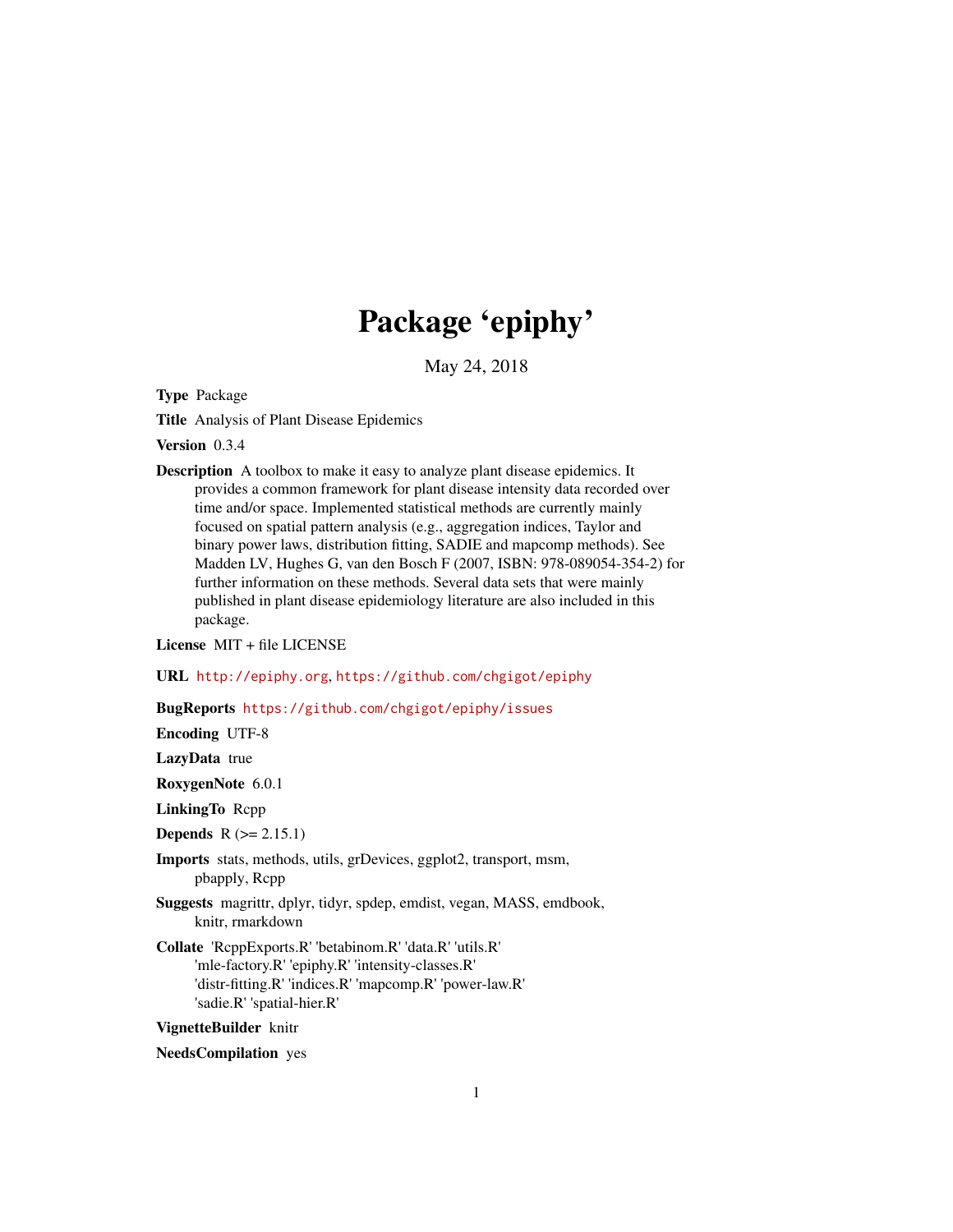Author Christophe Gigot [aut, cre] (<https://orcid.org/0000-0002-1748-2902>)

Maintainer Christophe Gigot <ch.gigot@gmail.com>

Repository CRAN

Date/Publication 2018-05-24 13:37:06 UTC

# R topics documented:

| 3              |
|----------------|
| $\overline{4}$ |
| 6              |
| 6              |
| $\overline{7}$ |
| 8              |
| 9              |
| 11             |
| 12             |
| 13             |
| 14             |
| 14             |
| 15             |
| 17             |
| 18             |
| 20             |
| 21             |
| 21             |
| 23             |
| 23             |
| 24             |
| 25             |
| 25             |
| 27             |
| 27             |
| 29             |
| 30             |
| 31             |
| 32             |
| 32             |
| 33             |
| 34             |
|                |

**Index**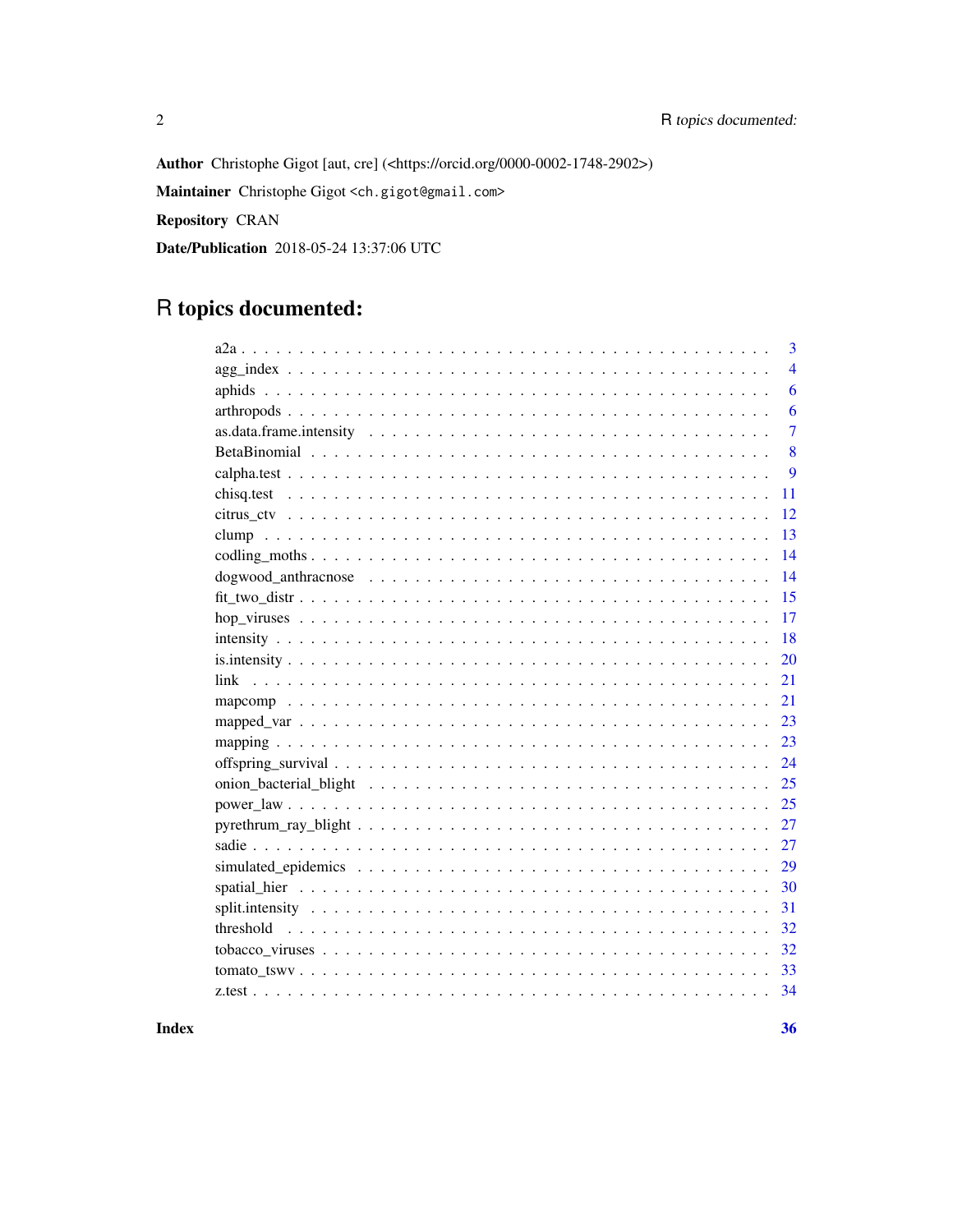<span id="page-2-0"></span>a2a was designed to avoid headaches that are likely to occur when working with different formulations of the binomial power law analysis.

# Usage

```
a2a(x, ...)
## S3 method for class 'numeric'
a2a(x, slope, n, from = c("Ai", "ai", "AI", "aI"),
  to = c("Ai", "ai", "AI", "aI"), ...)
## S3 method for class 'list'
a2a(x, to = c("Ai", "ai", "AI", "aI"), ...)
```
# Arguments

| x        | Intercept parameter to be converted or a named list with the parameter to be<br>converted ("Ai", "ai", "AI" or "aI"), the slope ("slope"), and the number of indi-<br>vidual per sampling unit ("n"). |
|----------|-------------------------------------------------------------------------------------------------------------------------------------------------------------------------------------------------------|
| $\cdots$ | Additional arguments to be passed to other methods.                                                                                                                                                   |
| slope    | Slope parameter.                                                                                                                                                                                      |
| n        | Number of individuals per sampling unit.                                                                                                                                                              |
| from     | Kind of the input intercept parameter ("Ai", "ai", "AI" or "aI").                                                                                                                                     |
| to       | Desired kind for the ouput intercept parameter ("Ai", "ai", "AI" or "aI").                                                                                                                            |

# Details

The binomial power law can be expressed as:  $s_y^2 = (intercept)(s_{bin}^2)^b$ . But different forms of (intercept) are possible depending on the formulation of the binomial power law.

|    | Ai              | ai      | ΑI         | al              |
|----|-----------------|---------|------------|-----------------|
| Ai | -1.             | n^b     | $n^2(b-1)$ | $n^b-2$         |
| ai | $n^{\wedge}$ -h | - 1 -   | $n^h-2$    | $n^2-2$         |
| AI | $n^2(1-b)$      | $n^2-b$ |            | $n^{\wedge}$ -h |
| aI | $n^2-h$         | $n^2$   | n^b        |                 |

# Examples

# Values from the power\_law() example: Ai  $\leq$  38.6245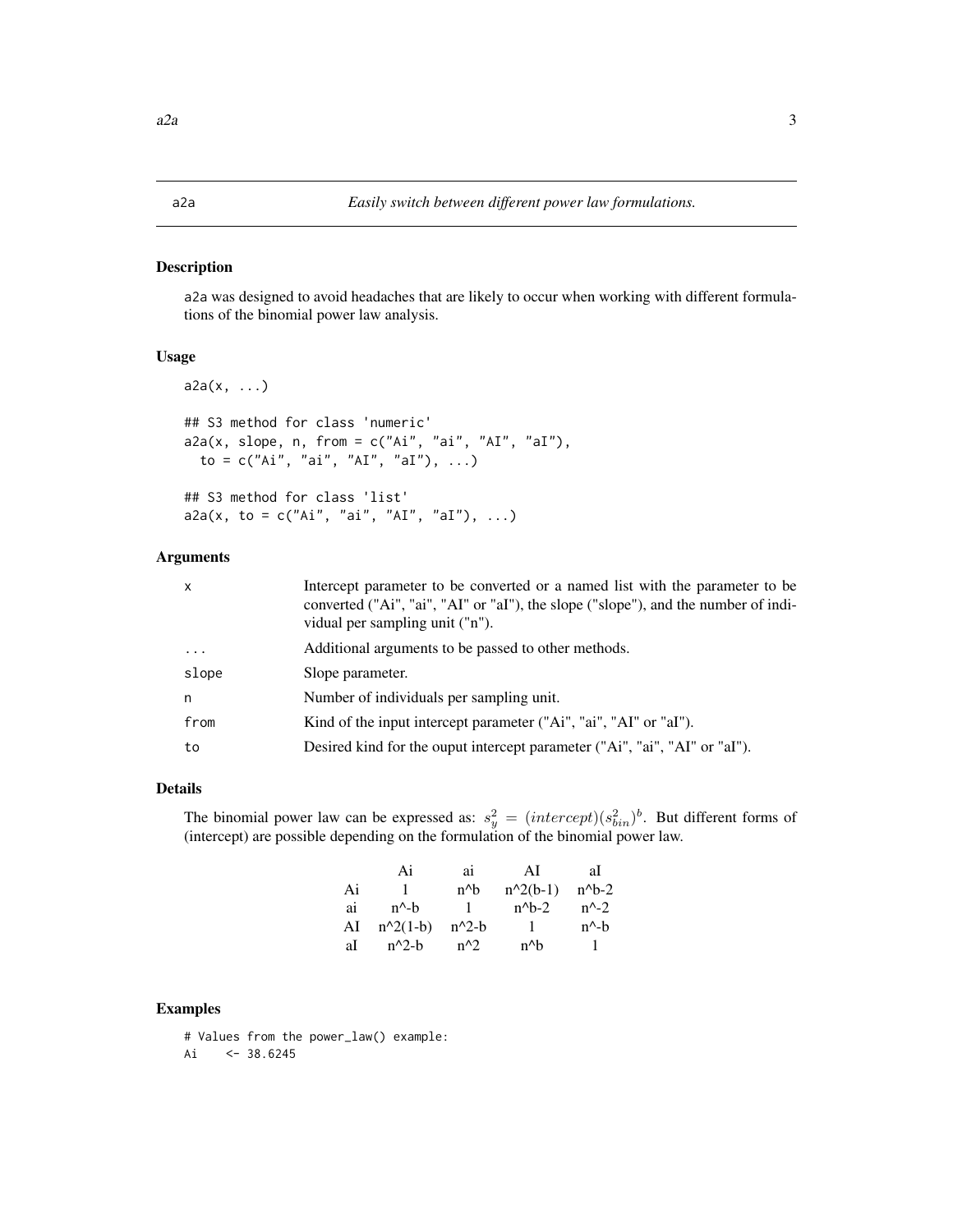```
slope <- 1.9356
n <- 9
# Usual function call syntax:
a2a(Ai, slope, n, from = "Ai", to = "ai")# Other syntaxes:
inputs \le list(Ai = Ai, slope = slope, n = n)
a2a(inputs, "ai")
require(magrittr)
inputs %>% a2a("ai")
```
<span id="page-3-1"></span>agg\_index *Several aggregation indices.*

# Description

This function can compute different aggregation indices. See "Details" section for more information about the available indices.

# Usage

```
agg_index(x, method = c("fisher", "lloyd", "morisita"), flavor = c("count",
  "incidence"), n = NULL, ...)
```
# Arguments

| x          | A numeric vector or a count/incidence object.                                                                                                                                                                   |
|------------|-----------------------------------------------------------------------------------------------------------------------------------------------------------------------------------------------------------------|
| method     | The name of the method to be used. "fisher" method is used by default. See<br>details below.                                                                                                                    |
| flavor     | Which flavor of this index must be calculated ("count" or "incidence")?                                                                                                                                         |
| n          | Number of individuals per sampling unit. If n is provided, the "incidence" flavor<br>is calculated whatever the value of flavor. Note that current implementation<br>only deals with equal size sampling units. |
| $\ddots$ . | Additional arguments to be passed to other methods.                                                                                                                                                             |

# Details

There are currently three implemented methods to compute indices of aggregation.

fisher: Fisher's index of aggregation. In case of a count, this index corresponds to the ratio of the observed variance to the observed mean, and this is why this index is also known as the variance to mean ratio. For a binary variable, a similar index can be calculated using instead the ratio of the observed variance to the theoretical variance if data follow a binomial law (i.e. a reference distribution for a random pattern of individuals within sampling units).

<span id="page-3-0"></span>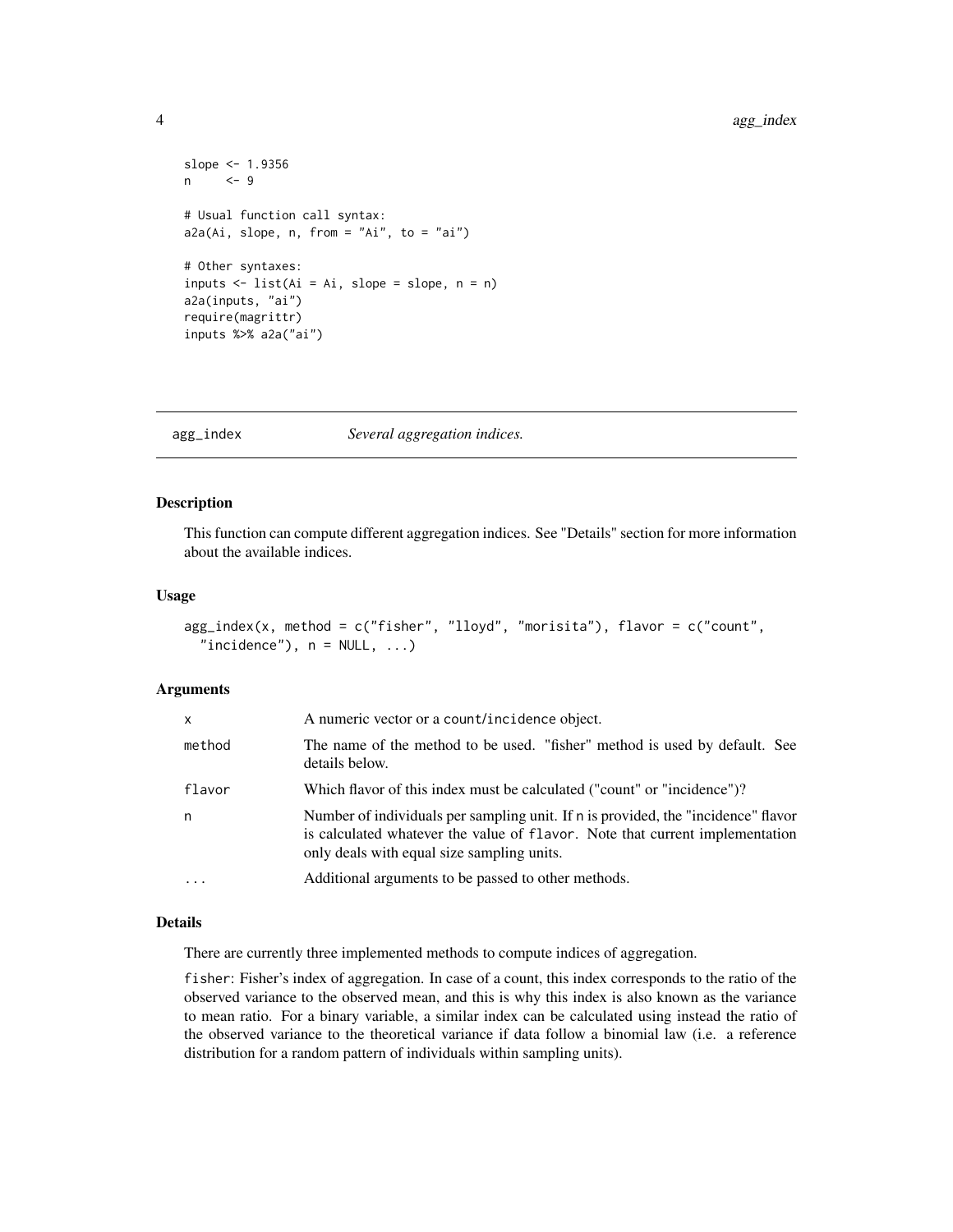<span id="page-4-0"></span>lloyd: Lloyd's index of patchiness. The value of this index increases with the degree of aggregation. Note that Lloyd's mean crowding can also be returned if type = "mean-crowding" is provided as parameter.

morisita: Morisita's coefficient of dispersion. This index can be computed for either count or incidence data, but its interpretation can be uncertain.

Values of Fisher's and Lloyd's indices can be interpreted as follows:

- index < 1: uniform pattern;
- index  $= 1$ : random pattern;
- index > 1: aggregated pattern.

The following table gives information about the applicability of the various methods.

|          |        | count incidence severity |  |
|----------|--------|--------------------------|--|
| fisher   | +      | +                        |  |
| lloyd    | $\div$ |                          |  |
| morisita |        |                          |  |

where + means implemented, and -, not implemented (or not possible). At the moment, there is no index of aggregation for severity data.

#### References

Fisher RA. 1925. Statistical methods for research workers. Oliver and Boyd, Edinburgh.

Lloyd M. 1967. Mean crowding. The Journal of Animal Ecology 36, 1–30.

Morisita M. 1962. Iδ-Index, a measure of dispersion of individuals. Researches on Population Ecology 4, 1–7. [doi:10.1007/BF02533903](http://dx.doi.org/doi:10.1007/BF02533903)

Madden LV, Hughes G. 1995. Plant disease incidence: Distributions, heterogeneity, and temporal analysis. Annual Review of Phytopathology 33(1): 529–564. [doi:10.1146/annurev.py.33.090195.002525](http://dx.doi.org/doi:10.1146/annurev.py.33.090195.002525)

#### See Also

[vegdist](#page-0-0) in vegan package.

# Examples

```
# Count flavor of Fisher's index:
my_fisher_count <- agg_index(aphids$i)
my_fisher_count
```

```
# And incidence flavor of Fisher's index:
my_fisher_incidence <- agg_index(tobacco_viruses$i, n = tobacco_viruses$n)
my_fisher_incidence
```

```
# Either standard R or epiphy idioms can be used:
identical(my_fisher_count, agg_index(count(aphids)))
identical(my_fisher_incidence, agg_index(incidence(tobacco_viruses)))
```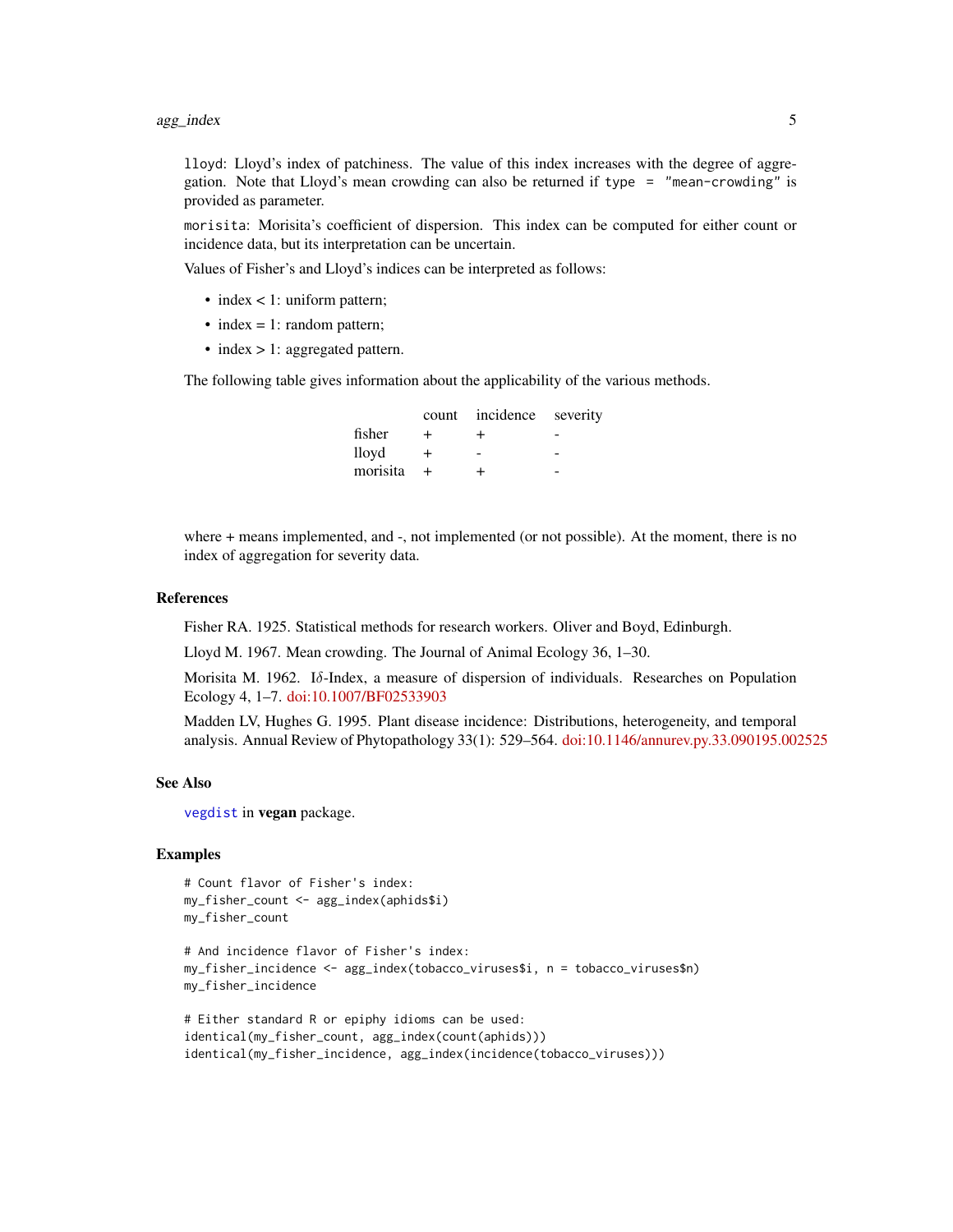```
# Lloyd's index (only for count data):
agg_index(aphids$i, method = "lloyd")
# Lloyd's mean crowding:
agg_index(aphids$i, method = "lloyd", type = "mean-crowding")
# Count flavor of Morisita's index:
agg_index(aphids$i, method = "morisita")
# Incidence flavor of Morisita's index:
agg_index(tobacco_viruses$i, n = tobacco_viruses$n, method = "morisita")
```
aphids *Counts of aphids.*

### **Description**

Counts of 554 aphids of the species Sitobion avenae, sampled on 28 June 1996 in a 250 x 180-m field of winter wheat near Wimborne, Dorset, UK. The 63 sampling units, made of the inspection of five tillers each, were located on a 9 x 7 rectangular grid at intervals of 30 m.

#### Usage

aphids

# Format

A data frame with 63 rows and 3 variables:

| $\left[ 1:2\right]$ | X.V            | Grid spatial coordinates.   |
|---------------------|----------------|-----------------------------|
|                     | $5.3:4$ xm, ym | Metric spatial coordonates. |
| [, 5]               |                | Counts of aphids.           |

#### Source

Perry JN, Winder L, Holland JM, Alston RD. 1999. Red-blue plots for detecting clusters in count data. Ecology Letters 2, 106-13. [doi:10.1046/j.1461-0248.1999.22057.x](http://dx.doi.org/10.1046/j.1461-0248.1999.22057.x)

arthropods *Counts of arthropods.*

# Description

A sampling unit was made of a pitfall to collect arthropods in a field of organic winter wheat, near Wimborne, Dorset, UK in 1996. The sampling units were located on a 9 x 7 rectangular grid at intervals of 30 m. There were six sampling dates.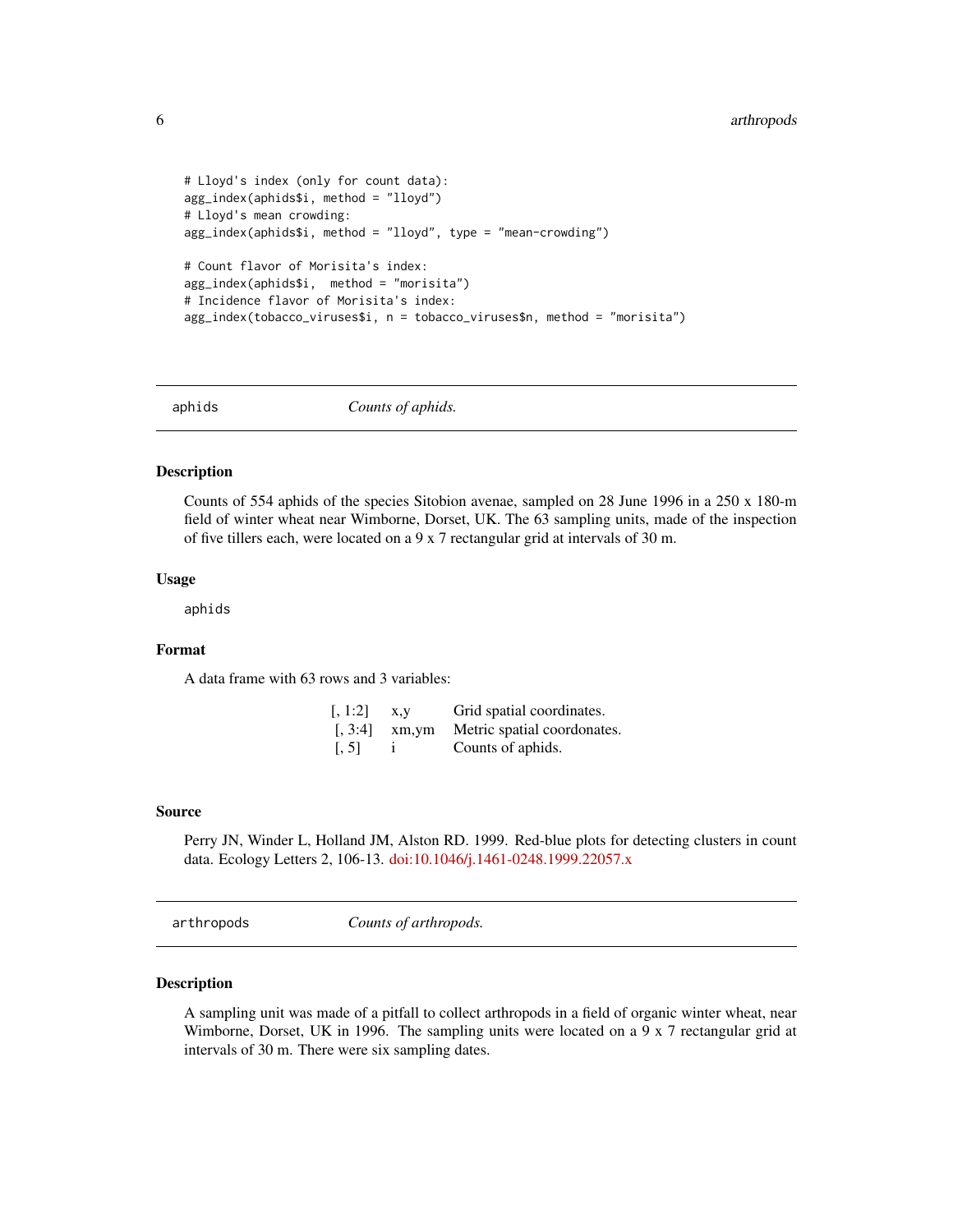# <span id="page-6-0"></span>as.data.frame.intensity 7

# Usage

arthropods

# Format

A data frame with 378 rows and 4 variables:

| $\left[ 1:2 \right]$ x,y |              | Grid spatial coordinates.                                                           |
|--------------------------|--------------|-------------------------------------------------------------------------------------|
|                          |              | $\left[$ , 3:4 $\right]$ xm, ym Metric spatial coordonates.                         |
| $\left[ .5\right]$       | $\mathbf{t}$ | Sampling date. 1: 7 Jun, 2: 14 Jun, 3: 21 Jun, 4: 28 Jun, 5: 5 Jul, 6: 12 Jul 1996. |
| [0, 6]                   | $\mathbf{1}$ | Counts of arthropods.                                                               |

# Source

Holland JM, Winder L, Perry JN. 1999. Arthropod prey of farmland birds: Their spatial distribution within a sprayed field with and without buffer zones. Aspects of Applied Biology 54: 53-60.

as.data.frame.intensity

*Coerce to a data frame.*

# Description

Functions to coerce an intensity object to a data frame.

# Usage

```
## S3 method for class 'intensity'
as.data.frame(x, row.names = NULL, optional = FALSE,
  ..., stringsAsFactors = default.stringsAsFactors())
```
# Arguments

| X                | An intensity object.                                                                                                                                                                                                                                                                                             |
|------------------|------------------------------------------------------------------------------------------------------------------------------------------------------------------------------------------------------------------------------------------------------------------------------------------------------------------|
| row.names        | NULL or a character vector giving the row names for the data frame. Missing<br>values are not allowed.                                                                                                                                                                                                           |
| optional         | logical. If TRUE, setting row names and converting column names (to syntac-<br>tic names: see make names) is optional. Note that all of R's base package<br>as .data.frame() methods use optional only for column names treatment,<br>basically with the meaning of data. $frame(x, check. names = 1$ optional). |
| $\cdots$         | additional arguments to be passed to or from methods.                                                                                                                                                                                                                                                            |
| stringsAsFactors |                                                                                                                                                                                                                                                                                                                  |
|                  | logical: should the character vector be converted to a factor?                                                                                                                                                                                                                                                   |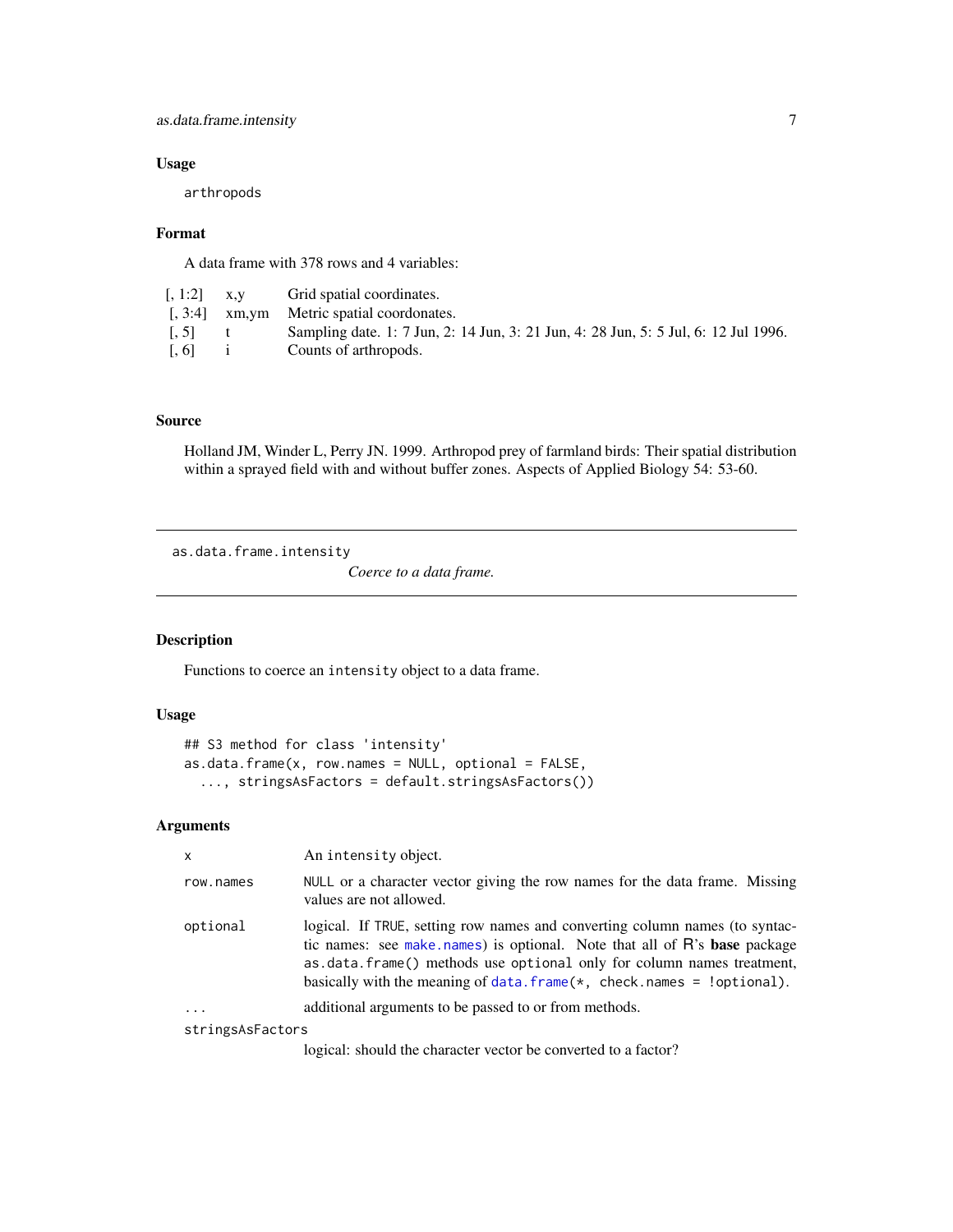# <span id="page-7-0"></span>Value

A data frame.

# Examples

```
my_data <- incidence(tomato_tswv$field_1929)
head(as.data.frame(my_data))
```
BetaBinomial *The beta-binomial distribution.*

# <span id="page-7-1"></span>Description

Density, distribution function, quantile function and random generation for the beta-binomial distribution with parameters size, prob, theta, shape1, shape2. This distribution corresponds to an overdispersed binomial distribution.

# Usage

```
dbetabinom(x, size, prob, theta, shape1, shape2, log = FALSE)
pbetabinom(q, size, prob, theta, shape1, shape2, lower.tail = TRUE,
 log.p = FALSE)qbetabinom(p, size, prob, theta, shape1, shape2, lower.tail = TRUE,
 log.p = FALSE)
```
rbetabinom(n, size, prob, theta, shape1, shape2)

# Arguments

| x, q       | Vector of quantiles.                                                               |
|------------|------------------------------------------------------------------------------------|
| size       | Number of trials.                                                                  |
| prob       | Probability of success on each trial.                                              |
| theta      | Aggregation parameter (theta = $1 / (shape1 + shape2)$ ).                          |
|            | shape1, shape2 Shape parameters.                                                   |
| log, log.p | Logical; if TRUE, probabilities $p$ are given as $log(p)$ .                        |
| lower.tail | Logical; if TRUE (default), probabilities are $P[X \le x]$ otherwise, $P[X > x]$ . |
| p          | Vector of probabilities.                                                           |
| n          | Number of observations.                                                            |

# Details

Be aware that in this implementation theta =  $1/$  (shape1 + shape2). prob and theta, or shape1 and shape2 must be specified. if theta =  $0$ , use \*binom family instead.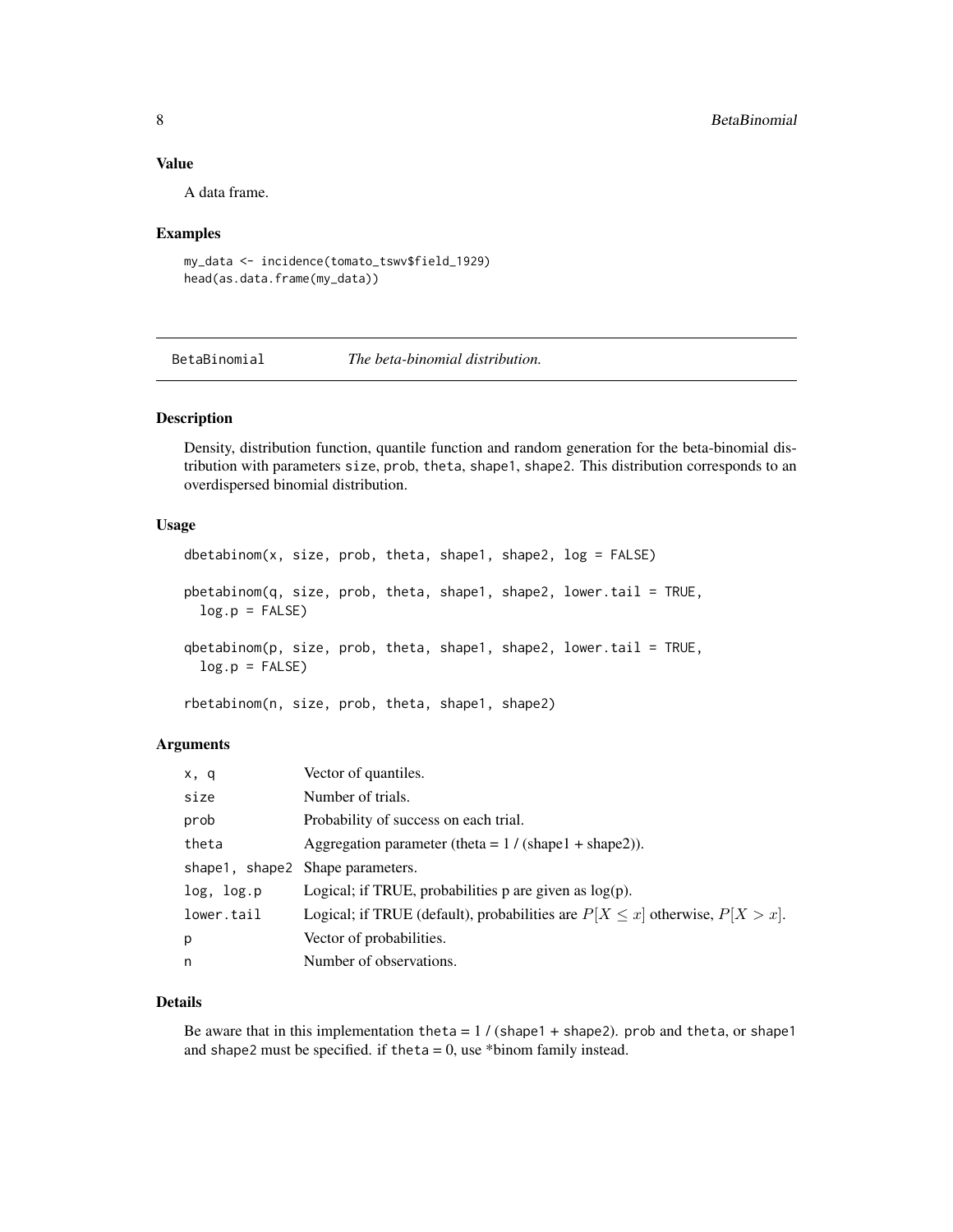#### <span id="page-8-0"></span>calpha.test 9

#### Value

dbetabinom gives the density, pbetabinom gives the distribution function, qbetabinom gives the quantile function and rbetabinom generates random deviates.

#### See Also

[dbetabinom](#page-7-1) in the package emdbook where the definition of theta is different.

# Examples

```
# Compute P(25 < X < 50) for X following the Beta-Binomial distribution
# with parameters size = 100, prob = 0.5 and theta = 0.35:
sum(dbetabinom(25:50, size = 100, prob = 0.5, theta = 0.35))
# When theta tends to 0, dbetabinom outputs tends to dbinom outputs:
sum(dbetabinom(25:50, size = 100, prob = 0.5, theta = 1e-7))
sum(dbetabinom(25:50, size = 100, shape1 = 1e7, shape2 = 1e7))
sum(dbinom(25:50, size = 100, prob = 0.5))
# Example of binomial and beta-binomial frequency distributions:
n <- 15
q <- 0:n
p1 \le - dbinom(q, size = n, prob = 0.33)
p2 \le - dbetabinom(q, size = n, prob = 0.33, theta = 0.22)
res <- rbind(p1, p2)
dimnames(res) <- list(c("Binomial", "Beta-binomial"), q)
barplot(res, beside = TRUE, legend.text = TRUE, ylab = "Frequency")
# Effect of the aggregation parameter theta on probability density:
thetas \leq seq(0.001, 2.5, by = 0.001)
density1 <- rep(sum(dbinom(25:50, size = 100, prob = 0.5)), length(thetas))
density2 <- sapply(thetas, function(theta) {
    sum(dbetabinom(25:50, size = 100, prob = 0.5, theta = theta))
})
plot(thetas, density2, type = "l",
     xlab = expression("Aggregation parameter ("*theta*")"),
     ylab = "Probability density between 25 and 50 (size = 100)")
lines(thetas, density1, lty = 2)
```
<span id="page-8-1"></span>calpha.test *C(alpha) test.*

#### Description

The C(alpha) test is a test of the binomial distribution against the alternative of the beta-binomial distribution.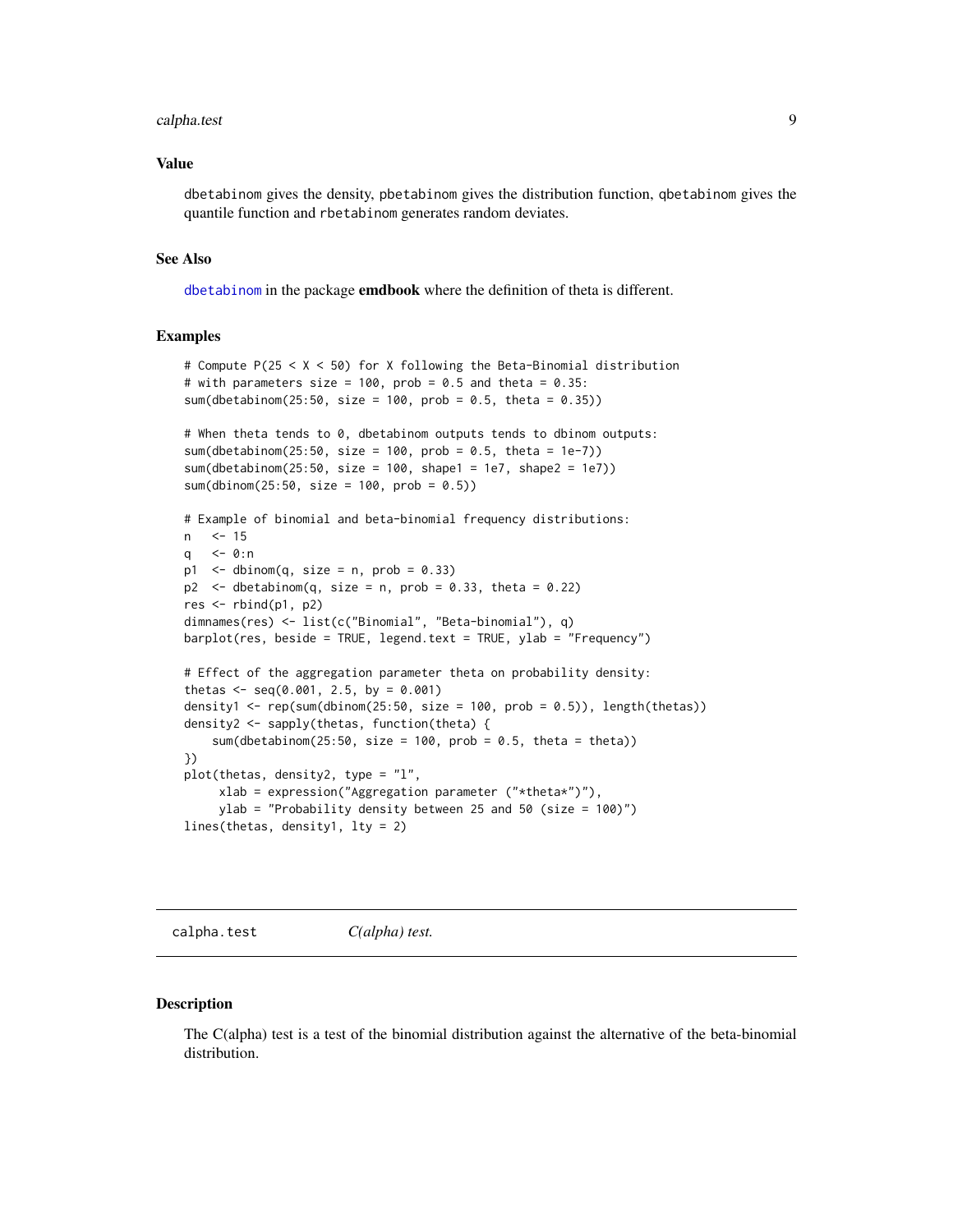# Usage

```
calpha.test(x, ...)
## S3 method for class 'fisher'
calpha.test(x, \ldots)
```
# Arguments

| $\mathsf{X}$ | The output of the $\arg_i$ index function with method = "fisher" as parameter. |
|--------------|--------------------------------------------------------------------------------|
| .            | Not vet implemented.                                                           |

# **Details**

It is based on calculation of a test statistic, z, that has an asymptotic standard normal distribution under the null hypothesis. It is one-sided (in the way that the alternative is aggregation, not just "non-randomness"), thus with a confidence level of 95 1.64. When all the sampling units contain the same total number of individuals, n, the test statistic is calculated from:

 $z = (n(N - 1)I - Nn)/(2Nn(n - 1))<sup>^</sup>(1/2)$ 

where N is the number of sampling units, and I, Fisher's index of aggregation for incidence data.

# References

Neyman J. 1959. Optimal asymptotic tests of composite statistical hypotheses. In: Probability and Statistics, 213-234. Wiley, New York.

Tarone RE. 1979. Testing the goodness of fit of the binomial distribution. Biometrika, 66(3): 585- 590.

# See Also

[chisq.test](#page-10-1), [z.test](#page-33-1)

# Examples

```
# For incidence data:
my_incidence <- incidence(tobacco_viruses)
my_fisher <- agg_index(my_incidence, method = "fisher")
calpha.test(my_fisher)
```
<span id="page-9-0"></span>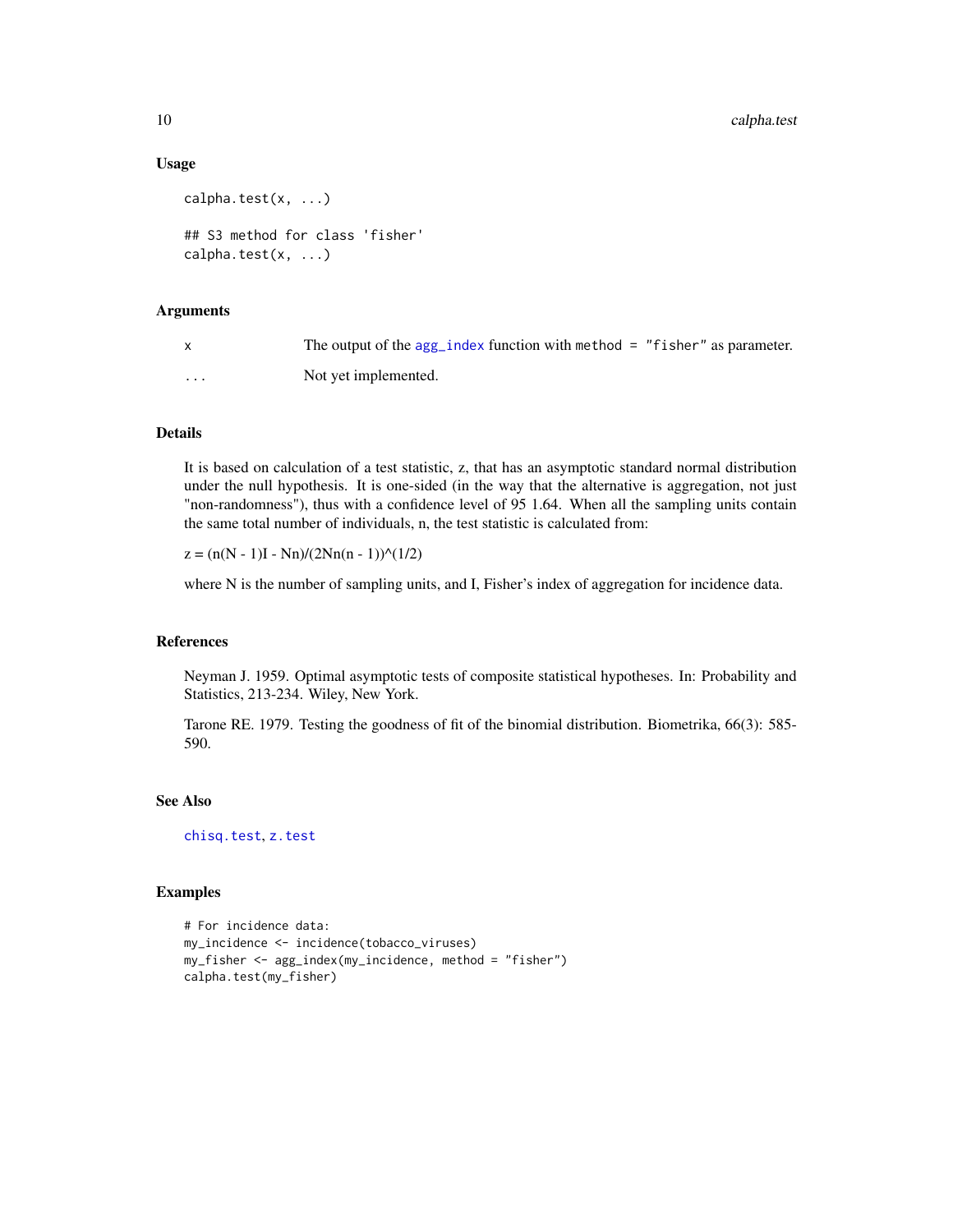<span id="page-10-1"></span><span id="page-10-0"></span>

Performs chi-squared tests for Fisher's aggregation indices (computed with either count or incidence data). If another kind of data is provided, the R standard chisq.test function is called.

#### Usage

```
chisq.test(x, \ldots)## Default S3 method:
chisq.test(x, ...)
## S3 method for class 'fisher'
chisq.test(x, ...)
```
# Arguments

| $\mathsf{x}$ | Either the output of the $agg\_index$ function with method = "fisher" as pa-    |
|--------------|---------------------------------------------------------------------------------|
|              | rameter, or another R object. In the latter case, stats::chisq. test is called. |
| $\cdots$     | Further arguments to be passed to stats::chisq.test.                            |

# Details

Under the null hypothesis for Fisher's aggregation index (index  $= 1$ , i.e. a random pattern is observed), (N - 1)\*index follows a chi-squared distribution with N - 1 degrees of freedom. N is the number of sampling units.

# References

For count and incidence data:

Madden LV, Hughes G. 1995. Plant disease incidence: Distributions, heterogeneity, and temporal analysis. Annual Review of Phytopathology 33(1): 529–564. [doi:10.1146/annurev.py.33.090195.002525](http://dx.doi.org/doi:10.1146/annurev.py.33.090195.002525)

Patil GP, Stiteler WM. 1973. Concepts of aggregation and their quantification: a critical review with some new results and applications. Researches on Population Ecology, 15(1): 238-254.

# See Also

[calpha.test](#page-8-1), [z.test](#page-33-1)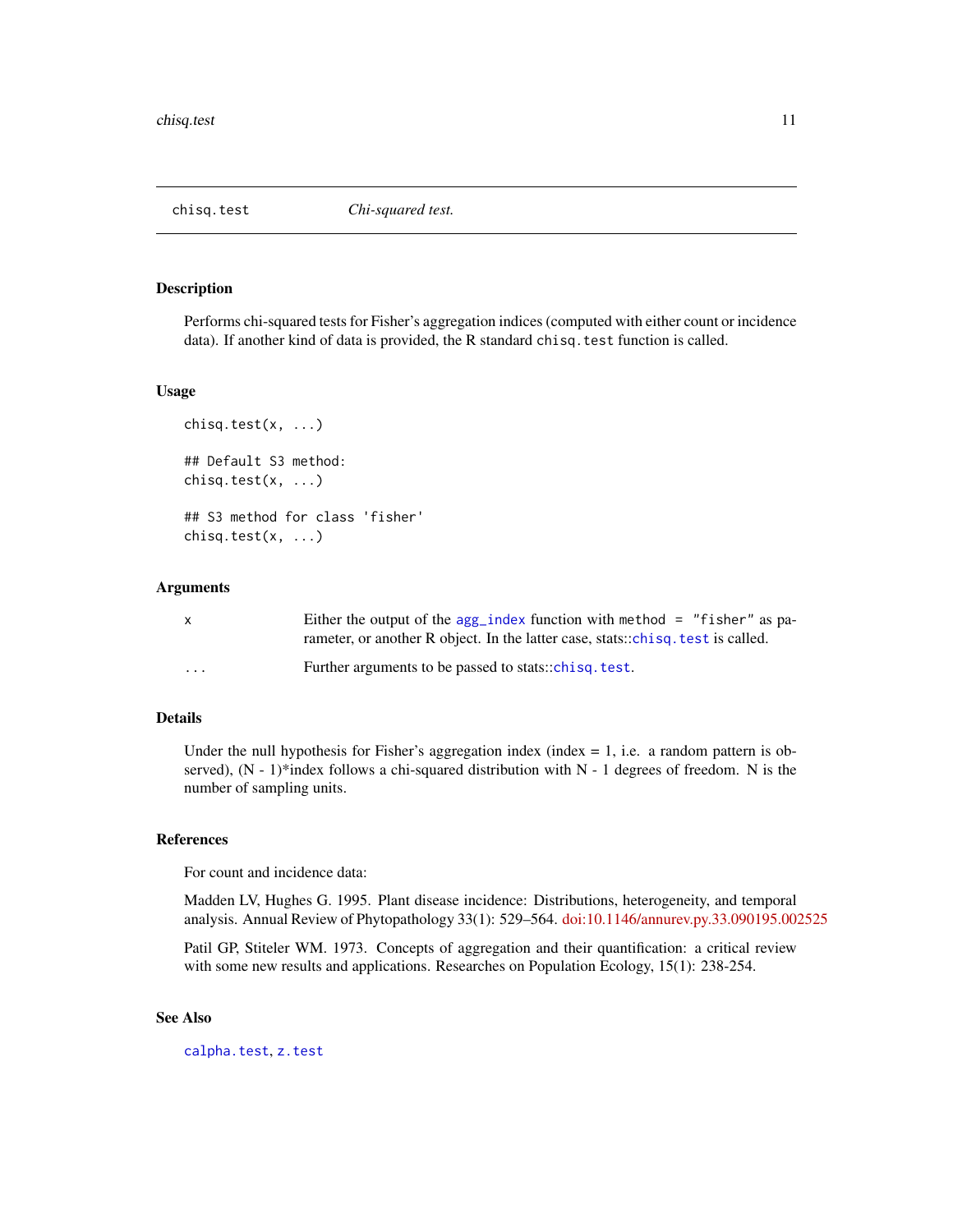# Examples

```
# For incidence data:
my_incidence <- incidence(tobacco_viruses)
my_fisher \leq agg\_index(my_iincidence, method = "fisher")chisq.test(my_fisher)
```
citrus\_ctv *Incidence of citrus tristeza virus (CTV) disease in three fields.*

# Description

CTV incidence data for three orchards in eastern Spain reported for consecutive years.

#### Usage

citrus\_ctv

# Format

There are three data frames:

- IVI3and4: A data frame with 864 rows and 5 variables.
- IVI6and7: A data frame with 648 rows and 5 variables.
- El\_Realengo: A data frame with 2000 rows and 5 variables.

The structure is the same for all the data frames:

|  | [, 1:2] | x,y |  | Grid spatial coordinates. |
|--|---------|-----|--|---------------------------|
|--|---------|-----|--|---------------------------|

- [, 3] t Year of disease assessments.
- [, 4] i Disease incidence. 0: Healthy, 1: Diseased.
- $\begin{bmatrix} 1, 5 \end{bmatrix}$  n Sampling unit size. n = 1 means that the sampling unit size is the plant.

#### Details

Both IVI3and4 and IVI6and7 orchards consisted of 216 trees each of Washington navel orange on Troyer citrange planted in 1978 on a  $2 \times 6$ -m spacing. El\_Realengo orchard consisted of 400 Marsh seedless grapefruit on Troyer citrange planted in 1973 on a 5.5 x 5.5-m spacing.

#### Source

Gottwald TR, Cambra M, Moreno P, Camarasa E, Piquer J. 1996. Spatial and temporal analyses of citrus tristeza virus in eastern Spain. Phytopathology 86, 45–55.

Gibson GJ. 1997. Investigating mechanisms of spatiotemporal epidemic spread using stochastic models. Phytopathology 87, 139-46. [doi:10.1094/PHYTO.1997.87.2.139](http://dx.doi.org/10.1094/PHYTO.1997.87.2.139)

<span id="page-11-0"></span>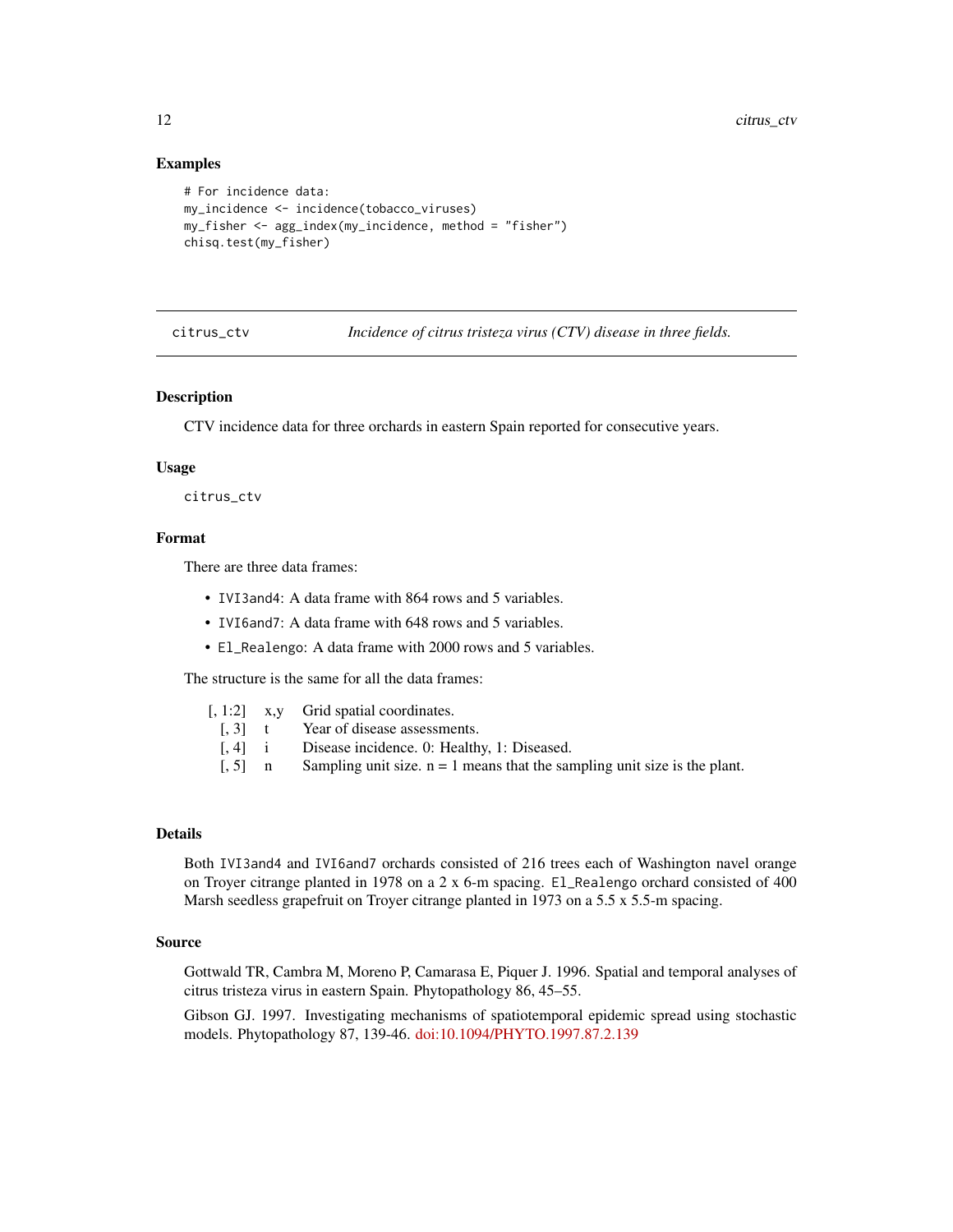<span id="page-12-0"></span>

This function provides a easy way to regroup recorded data into groups of same number of individuals.

#### Usage

```
clump(object, ...)
```

```
## S3 method for class 'intensity'
clump(object, unit_size, fun = sum,
  inclusive\_unspecified = FALSE, ...)
```
# **Arguments**

| object                | An intensity object.                                                                                                                                                                                                                                                                                                                                                         |
|-----------------------|------------------------------------------------------------------------------------------------------------------------------------------------------------------------------------------------------------------------------------------------------------------------------------------------------------------------------------------------------------------------------|
| $\cdots$              | Additional arguments to be passed to fun.                                                                                                                                                                                                                                                                                                                                    |
| unit_size             | Size of a group unit. It must be a named vector, with names corresponding<br>to non-observational variables (i.e. space and time variables). If the size of<br>a variable in the data set is not a multiple of the provided value in unit_size,<br>some sampling units (the last ones) will be dropped so that clumps of individuals<br>remain even throughout the data set. |
| fun                   | Function used to group observational data together.                                                                                                                                                                                                                                                                                                                          |
| inclusive_unspecified |                                                                                                                                                                                                                                                                                                                                                                              |
|                       | Not yet implemented. Do unspecified mapped variables (different from i and<br>n) need to be included into the bigger possible sampling unit (TRUE) or splited                                                                                                                                                                                                                |

into as many sampling units as possible (FALSE, default)?

#### Examples

```
my_incidence <- incidence(tomato_tswv$field_1929)
plot(my_incidence, type = "all")
# Different spatial size units:
my\_incidence\_clumped\_1 \leq clump(my\_incidence, unit\_size = c(x = 3, y = 3))plot(my_incidence_clumped_1, type = "all")
my\_incidence\_clumped\_2 \leq clump(my\_incidence, unit\_size = c(x = 4, y = 5))
```

```
plot(my_incidence_clumped_2, type = "all")
```

```
# To get mean disease incidence for each plant over the 3 scoring dates:
my\_incidence\_clumped_3 \leftarrow clump(my\_incidence, unit\_size = c(t = 3), fun = mean)plot(my_incidence_clumped_3)
```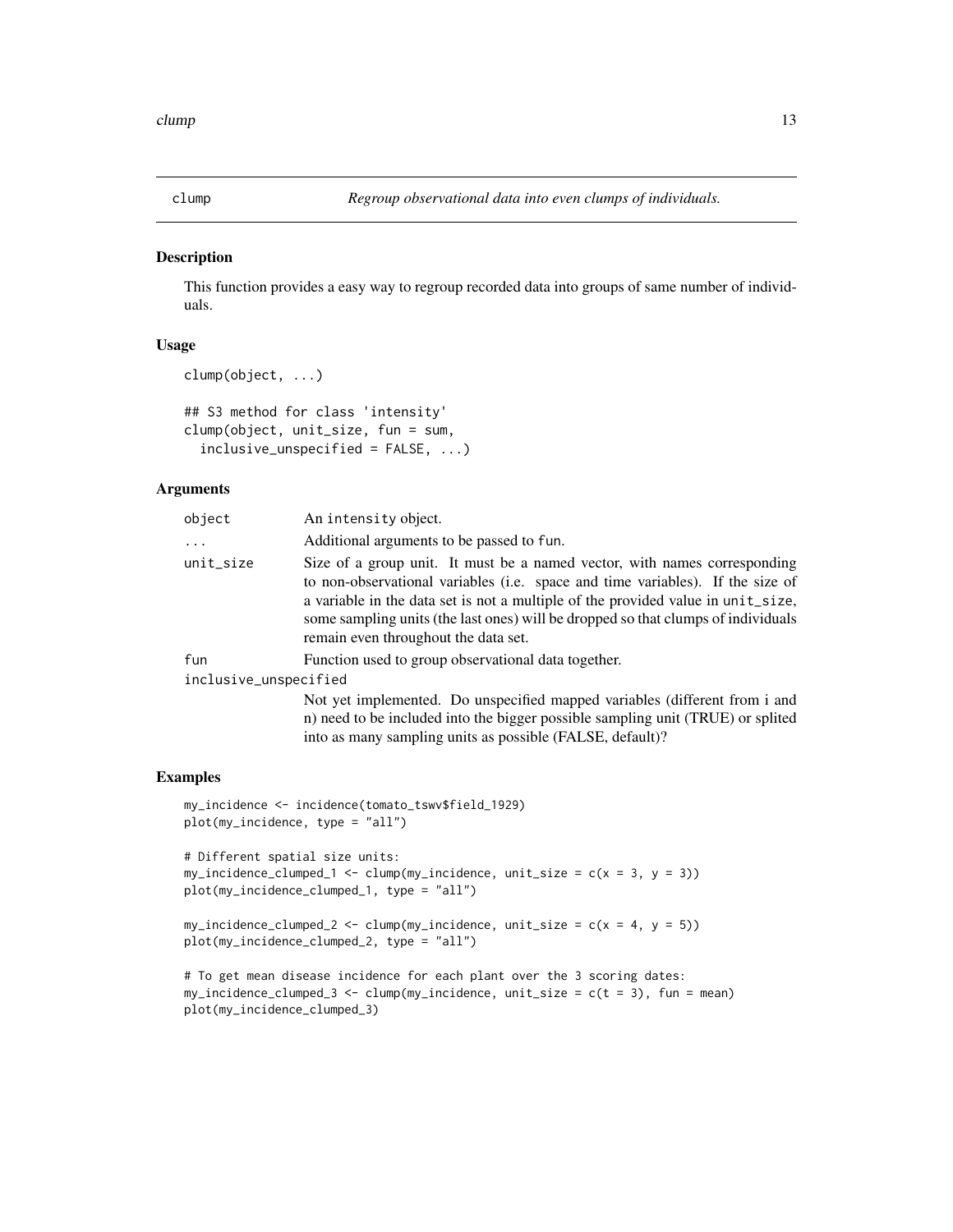<span id="page-13-0"></span>

Codling moth diapausing larvae were collected in an apple orchard in south-eastern France. Larvae were caught on strip traps wrapped around tree trunks in July 2008 and collected the following October. 30 traps were used.

# Usage

codling\_moths

# Format

A data frame with 30 rows and 3 variables:

| $[, 1:2]$ x,y     | Metric spatial coordonates.    |
|-------------------|--------------------------------|
| $\lceil, 3\rceil$ | Counts of codling moth larvae. |

#### Source

Lavigne C, Ricci B, Franck P, Senoussi R. 2010. Spatial analyses of ecological count data: A density map comparison approach. Basic and Applied Ecology 11: 734-42. [doi:10.1016/j.baae.2010.08.011](http://dx.doi.org/10.1016/j.baae.2010.08.011)

dogwood\_anthracnose *Incidence of dogwood anthracnose.*

# Description

Incidence data from the Dogwood Anthracnose Impact Assessment Program for 1990 and 1991, in the Southeast of the USA, reported by Zarnoch et al (1995). Only plots with exactly  $n = 10$ dogwood trees are present in the data set (168 and 161 plots in 1990 and 1991, respectively).

#### Usage

dogwood\_anthracnose

# Format

A data frame with 329 rows and 3 variables:

- [, 1] t Year of disease assessments (1990 or 1991)..
- [, 2] i Number of diseased plants (from 0 to 10).
- [, 3] n Sampling unit size. Here, n = 10 plants per sampling unit (or plot).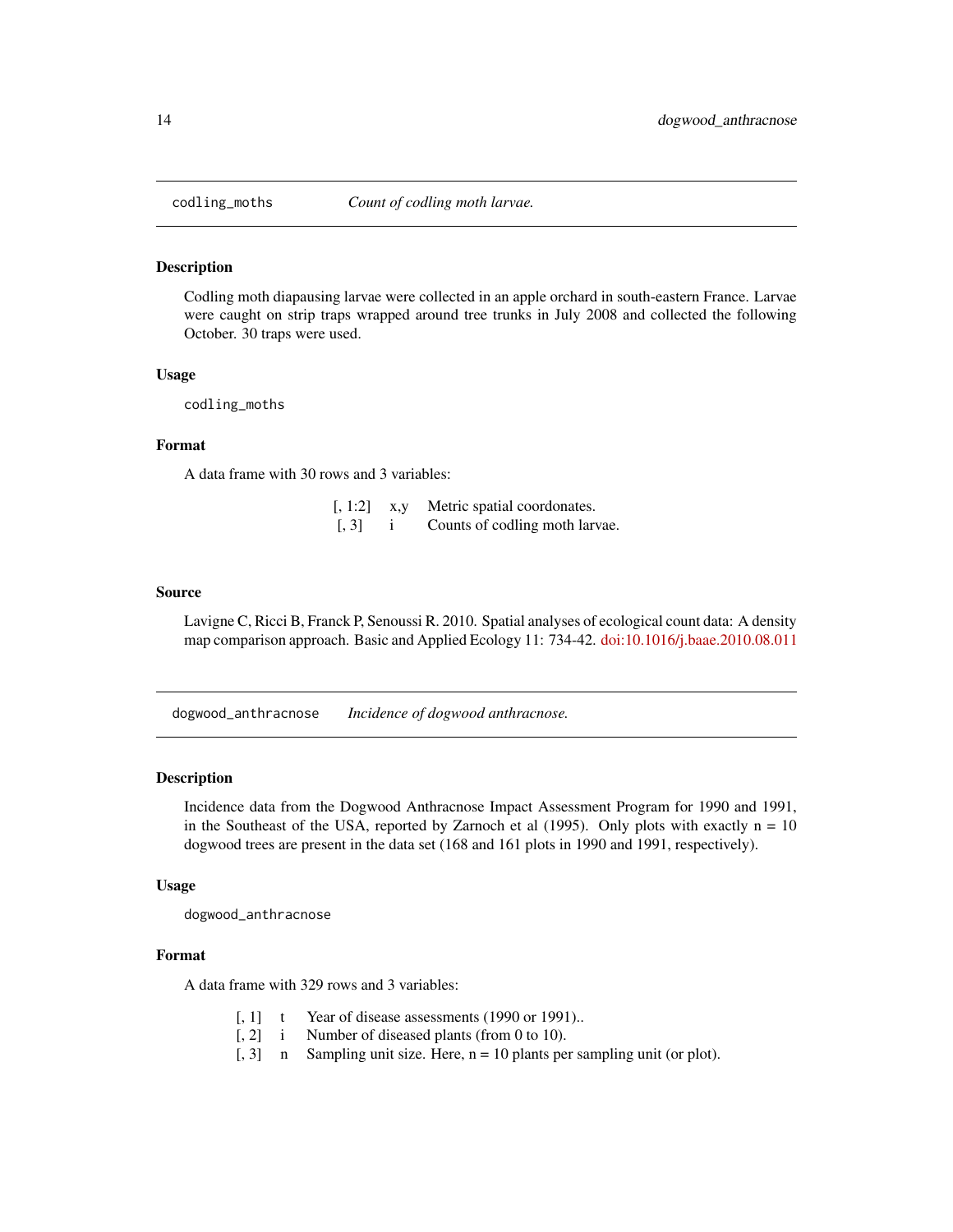# <span id="page-14-0"></span>fit\_two\_distr 15

# Source

Zarnoch SJ, Anderson RL, Sheffield RM. 1995. Using the  $\beta$ -binomial distribution to characterize forest health. Canadian journal of forest research 25, 462–469.

fit\_two\_distr *Maximum likelihood fitting of two distributions and goodness-of-fit comparison.*

# Description

Different distributions may be used depending on the kind of provided data. By default, the Poisson and negative binomial distributions are fitted to count data, whereas the binomial and beta-binomial distributions are used with incidence data. Either Randomness assumption (Poisson or binomial distributions) or aggregation assumption (negative binomial or beta-binomial) are made, and then, a goodness-of-fit comparison of both distributions is made using a log-likelihood ratio test.

# Usage

```
fit_two_distr(data, ...)
## Default S3 method:
fit_two_distr(data, random, aggregated, ...)
## S3 method for class 'count'
fit_two_distr(data, random = smle_pois,
  aggregated = smle_nbinom, n_est = c(random = 1, aggregated = 2), ...)
## S3 method for class 'incidence'
fit_two_distr(data, random = smle_binom,
  aggregated = smle_betabinom, n_{est} = c(rand) = 1, aggregated = 2), ...)
```
# Arguments

| data                    | An intensity object.                                   |
|-------------------------|--------------------------------------------------------|
| $\cdot$ $\cdot$ $\cdot$ | Additional arguments to be passed to other methods.    |
| random                  | Distribution to describe random patterns.              |
| aggregated              | Distribution to describe aggregated patterns.          |
| n_est                   | Number of estimated parameters for both distributions. |

# Details

Under the hood, distr\_fit relies on the [smle](#page-0-0) utility which is a wrapped around the [optim](#page-0-0) procedure.

Note that there may appear warnings about chi-squared goodness-of-fit tests if any expected count is less than 5 (Cochran's rule of thumb).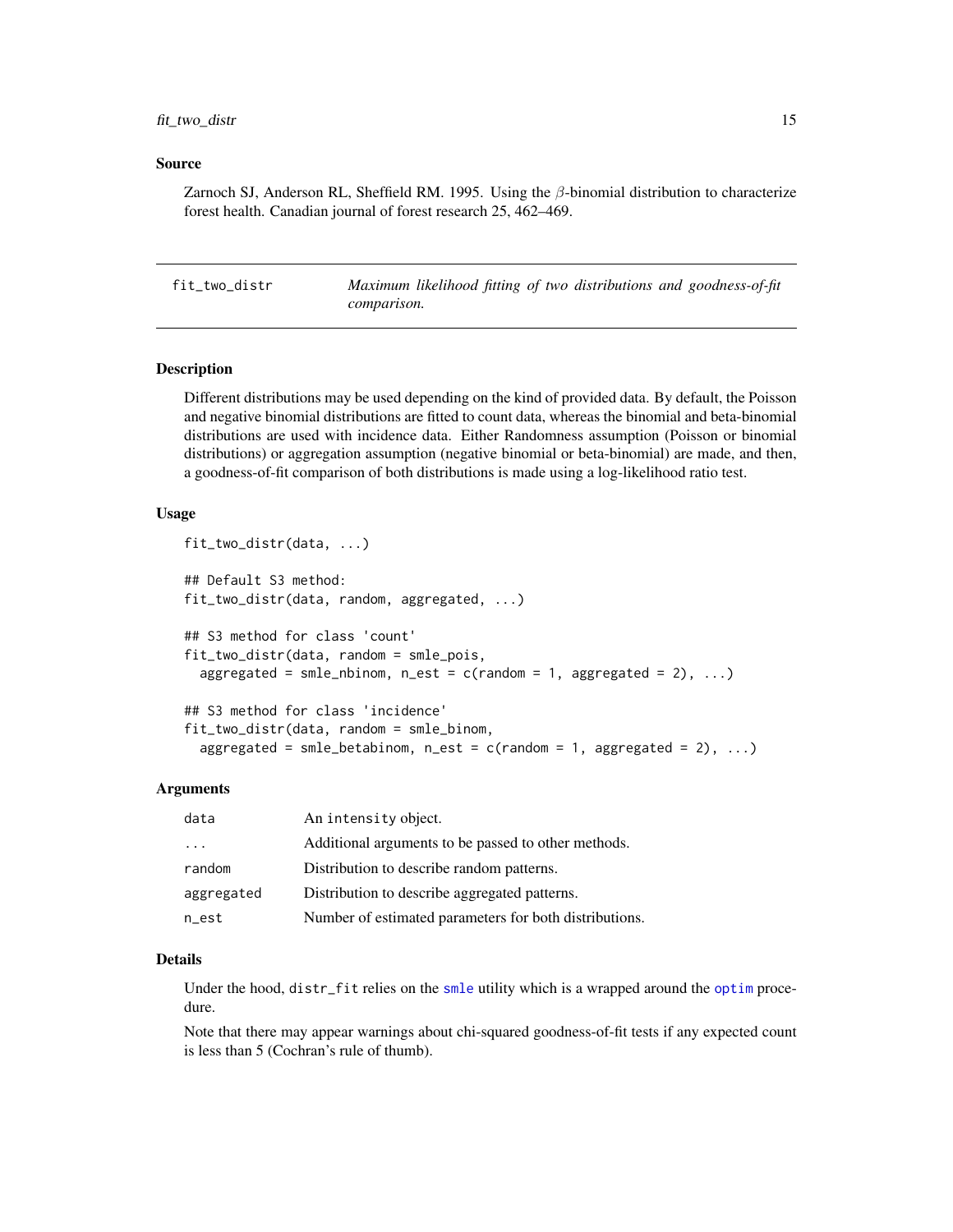#### <span id="page-15-0"></span>Value

An object of class fit\_two\_distr, which is a list containing at least the following components:

| call  | The function call.                                     |
|-------|--------------------------------------------------------|
| name  | The names of both distributions.                       |
| model | The outputs of fitting process for both distributions. |
| 11r   | The result of the log-likelihood ratio test.           |
|       |                                                        |

Other components can be present such as:

| param A numeric matrix of estimated parameters (that can be printed using printCoefmat).                                     |
|------------------------------------------------------------------------------------------------------------------------------|
| freq A data frame or a matrix with the observed and expected frequencies for both distributions for the different categories |

gof Goodness-of-fit tests for both distributions (which are typically chi-squared goodness-of-fit tests).

# References

Madden LV, Hughes G. 1995. Plant disease incidence: Distributions, heterogeneity, and temporal analysis. Annual Review of Phytopathology 33(1): 529–564. [doi:10.1146/annurev.py.33.090195.002525](http://dx.doi.org/doi:10.1146/annurev.py.33.090195.002525)

# Examples

```
# Simple workflow for incidence data:
my_data <- count(arthropods)
my_data \leq split(my_data, by = "t")[[3]]my_res <- fit_two_distr(my_data)
summary(my_res)
plot(my_res)
# Simple workflow for incidence data:
my_data <- incidence(tobacco_viruses)
my_res <- fit_two_distr(my_data)
summary(my_res)
plot(my_res)
# Note that there are other methods to fit some common distributions.
# For example for the Poisson distribution, one can use glm:
my_arthropods <- arthropods[arthropods$t == 3, ]
my_model \leq-glm(my_arthropods$i \sim 1, family = poisson)lambda <- exp(coef(my_model)[[1]]) # unique(my_model$fitted.values) works also.
lambda
# ... or the fitdistr function in MASS package:
require(MASS)
fitdistr(my_arthropods$i, "poisson")
# For the binomial distribution, glm still works:
my_model <- with(tobacco_viruses, glm(i/n \sim 1, family = binomial, weights = n))
prob <- logit(coef(my_model)[[1]], rev = TRUE)
prob
```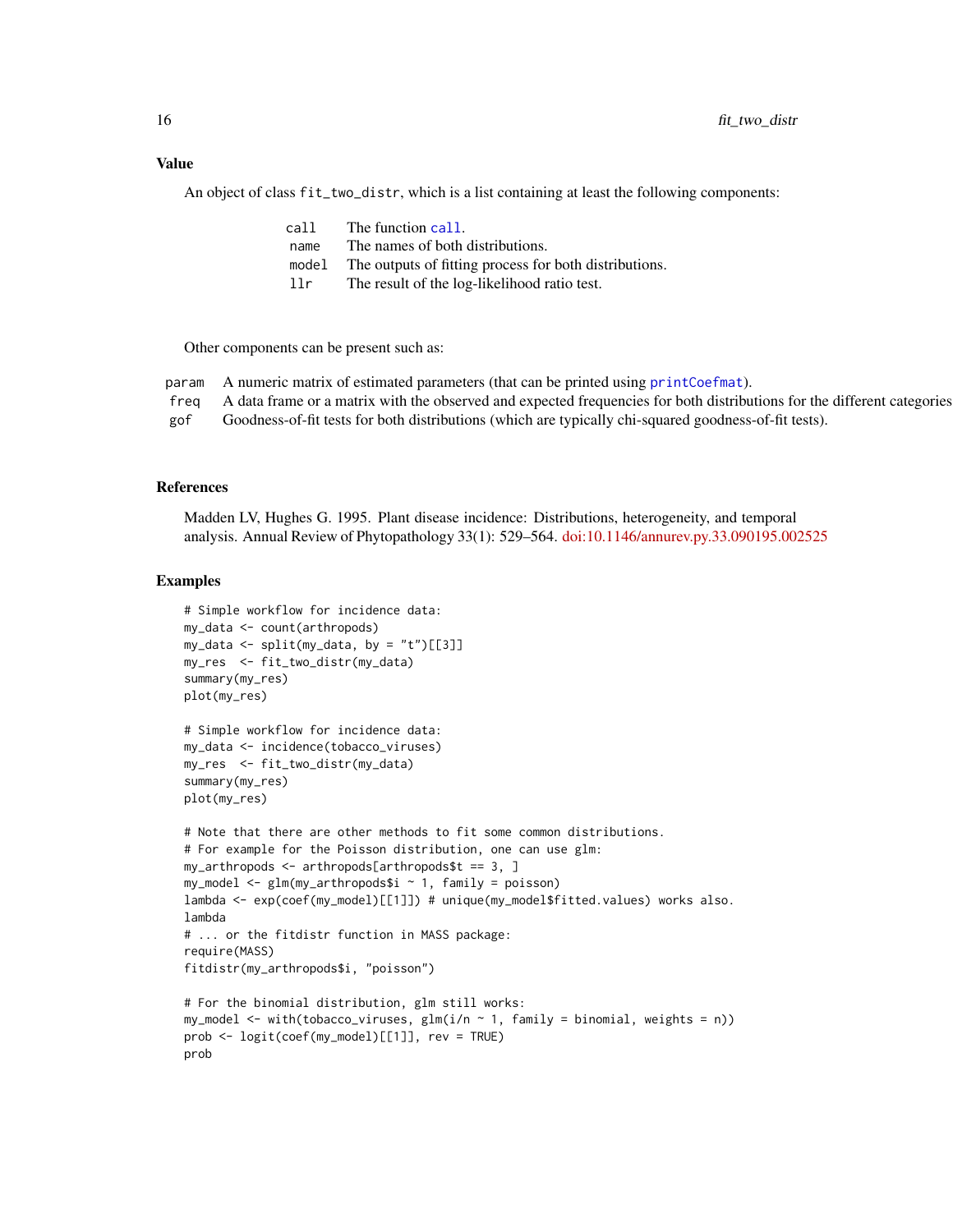# <span id="page-16-0"></span>hop\_viruses 17

```
# ... but the binomial distribution is not yet recognized by MASS::fitdistr.
# Examples featured in Madden et al. (2007).
# p. 242-243
my_data <- incidence(dogwood_anthracnose)
my_data <- split(my_data, by = "t")
my_fit_two_distr <- lapply(my_data, fit_two_distr)
lapply(my_fit_two_distr, function(x) x$param$aggregated[c("prob", "theta"), ])
lapply(my_fit_two_distr, plot)
my_agg_index <- lapply(my_data, agg_index)
lapply(my_agg_index, function(x) x$index)
lapply(my_agg_index, chisq.test)
```
hop\_viruses *Incidence of three viruses in an Australian hop garden.*

# **Description**

Three viruses, i.e. Hop latent virus (HpLV), Hop mosaic virus (HpMV), and Apple mosaic virus (ApMV), were monitored in an Australian hop garden for two consecutive years (1996 and 1997). The hop garden was established in 1989 with the variety Victoria in a commercial hop farm at Bushy Park, Tasmania, Australia. It consisted of 25 rows containing 51 plants each, so that there were 1275 hop plants in total. There were 2.1 m between rows, and 1.8 m between plants within rows.

# Usage

hop\_viruses

# Format

There are three data frames, one for each virus (HpLV, HpMV and ApMV). Each data frame consists of 2550 rows and 7 variables:

| $\left[ 1:2\right]$ | X.V   | Grid spatial coordonates.                                                   |
|---------------------|-------|-----------------------------------------------------------------------------|
| [.3:4]              | xm,ym | Metric spatial coordinates.                                                 |
| 1.51                | t     | Year of disease assessments.                                                |
| [0.6]               |       | Incidence. 0: Healthy, 1: Diseased.                                         |
| [.7]                | n     | Sampling unit size. $n = 1$ means that the sampling unit size is the plant. |

#### Source

Pethybridge SJ, Madden LV. 2003. Analysis of spatiotemporal dynamics of virus spread in an Australian hop garden by stochastic modeling. Plant Disease 87:56-62. [doi:10.1094/PDIS.2003.87.1.56](http://dx.doi.org/10.1094/PDIS.2003.87.1.56)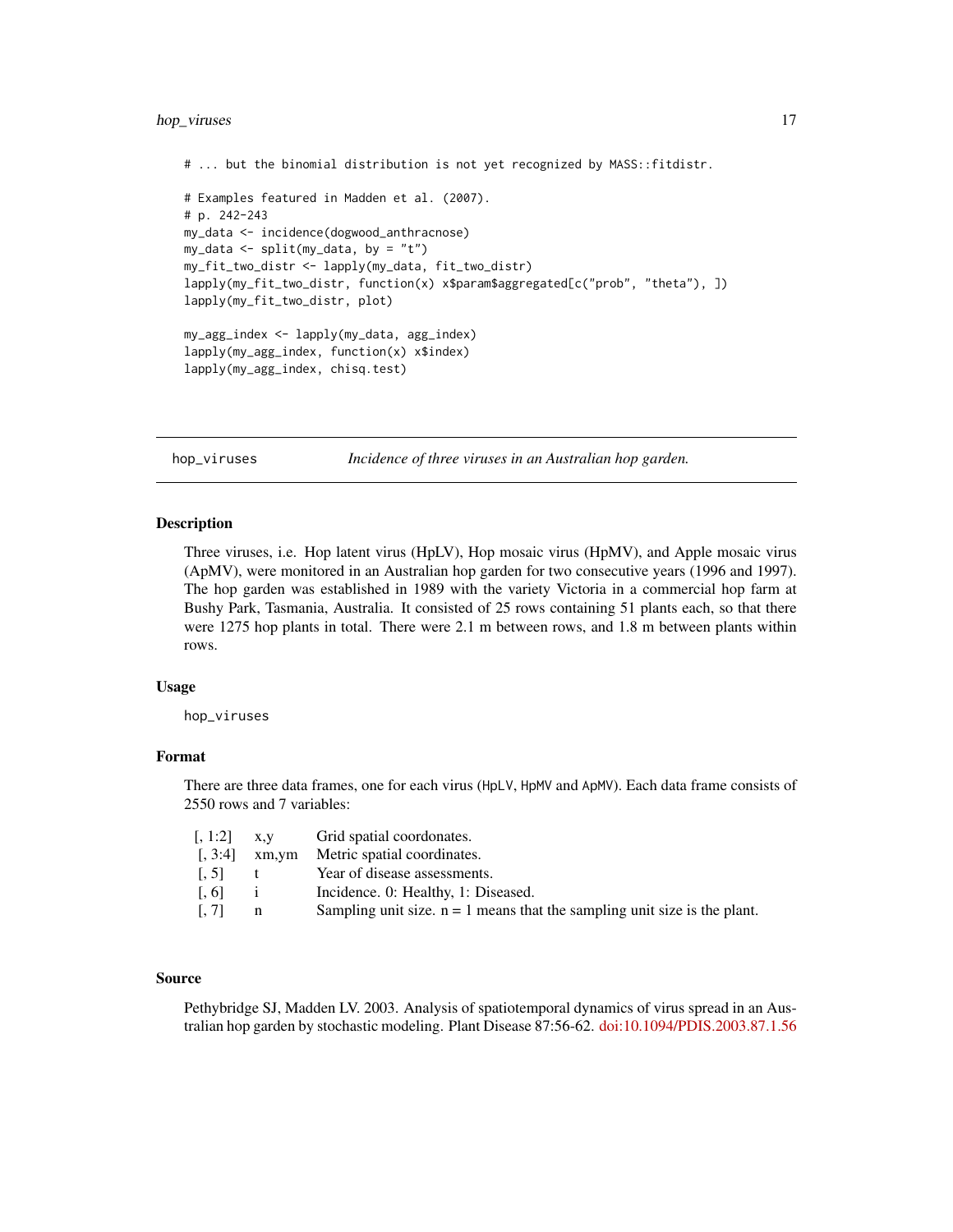<span id="page-17-1"></span><span id="page-17-0"></span>

count(), incidence() and severity() create eponym objects. All of these classes inherit from the base class intensity. The choice of the class depends on the nature of the data set.

# Usage

```
count(data, mapping, keep_only_std = TRUE)
incidence(data, mapping, keep_only_std = TRUE)
severity(data, mapping, keep_only_std = TRUE)
```
#### **Arguments**

| data          | A data frame. Each line corresponds to a record (or case, or entry).                                                                                                                                                                                                                                                                                                                                                                                                                                                     |
|---------------|--------------------------------------------------------------------------------------------------------------------------------------------------------------------------------------------------------------------------------------------------------------------------------------------------------------------------------------------------------------------------------------------------------------------------------------------------------------------------------------------------------------------------|
| mapping       | A mapping object, created with mapping () or mapping () functions.  A<br>vector with all the corresponding variables. The different elements can be named<br>(names of the elements) of the data frame in the incidence object), or unamed.<br>In the latter case, elements must be correctly ordered, i.e. x, y, z, t, r and then<br>n. If variables in NULL, then only the 6 first  will be take into account in<br>the following $(1, 2, )$ , i.e. the id of the value. All the 'parameters' need to be<br>specified. |
| keep_only_std | Are only standard names kept when proceeding to mapping? Setting keep_only_std<br>to TRUE may be useful for subsequent data splitting using extra labels.                                                                                                                                                                                                                                                                                                                                                                |

### Details

incidence reads disease incidence data from a data frame and return an incidence object. All of these classes inherit from intensity class.

- count: Each sampling unit contains from 0 to theoreticaly an infinity of data. Number are positive integers.
- incidence: Each sampling unit contains an number of diseased plants, ranging from 0 to n which is the total amount of plants per sampling unit.
- severity: Each sampling unit contain a percentage of disease, a positive real number ranging from 0.0 to 1.0.

#### Class intensity and inherited classes

All the classes recording disease intensity measurements inherit from this class. The class intensity is virtual which means that no object of a class intensity can be constructed. This class only describes common features of all the different disease intensity measurements implemented in this package ([count](#page-17-1), [incidence](#page-17-1) and [severity](#page-17-1)). You should call one of these inherited classes instead, depending on the nature of your data.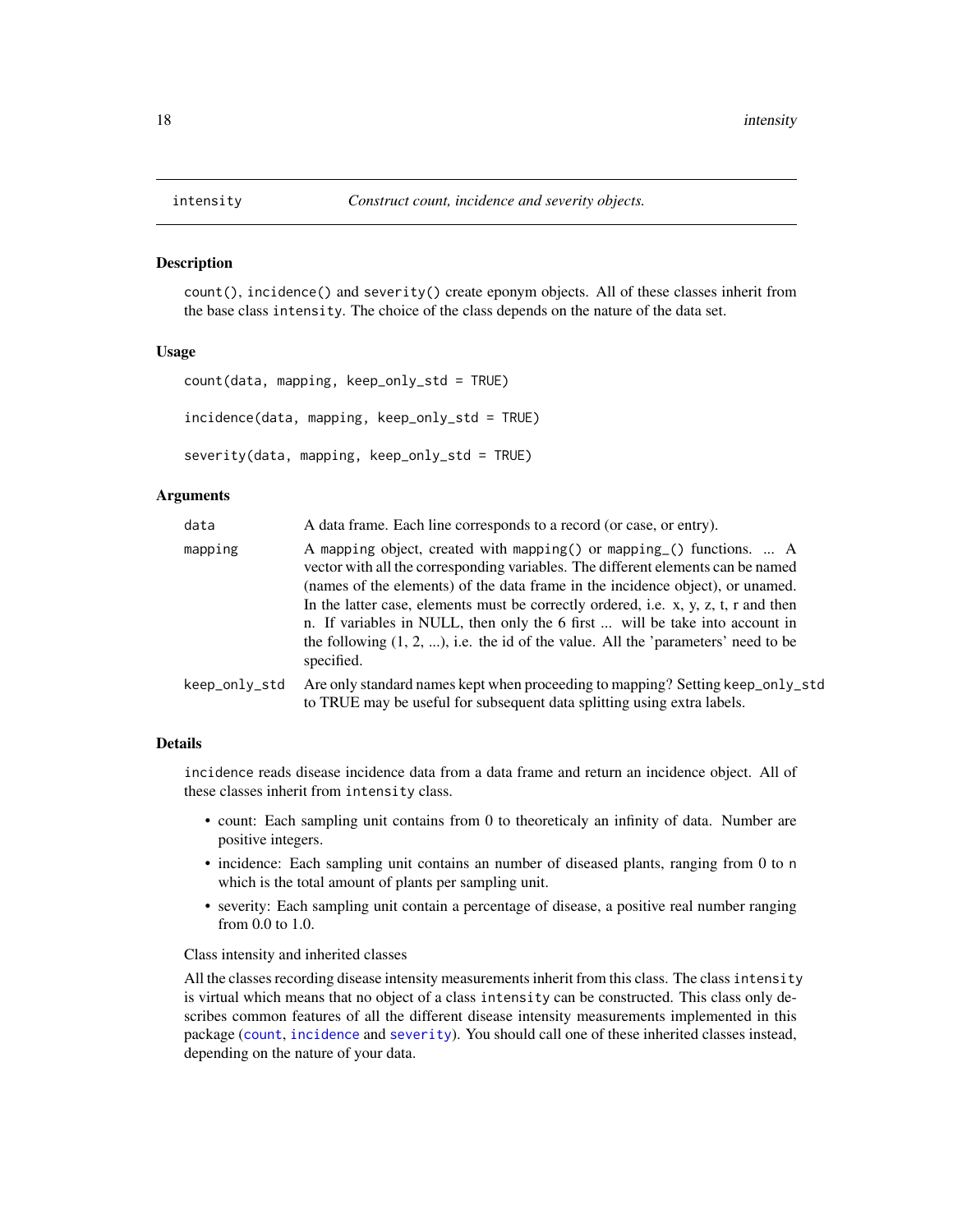#### <span id="page-18-0"></span>intensity and the set of the set of the set of the set of the set of the set of the set of the set of the set of the set of the set of the set of the set of the set of the set of the set of the set of the set of the set of

By convention, the first columns of the different data frames of each slots have names, but the spatial, temporal or even disease information do not need to fit to these conventions or may be less straightforward and need more columns to record correctly all the information. In such unusual situations, the automatic options of the analysis tools would need to be overridden to be able to work in the desired way.

The differences between the different inherited classes regard only the obs slot. In the case of [count](#page-17-1), the data expected for each record are positive integers (N+). For [incidence](#page-17-1), the data sets are supposed to be two information set per records, the number of diseased unit per sampling unit (r) and the total number of units per sampling unit (n). Note that in its current implementation, n is supposed to be the same for a whole data set. Unequal sampling units are not implemented yet. Finally, for [severity](#page-17-1), r is positive real ranging from 0 to 1 and depecting a percentage.

space A data frame containing only spatial information. Each row corresponds to a sampling unit. By convention, the first  $3$  columns are names  $x, y, z$ .

time A data frame containing temporal information. By convention, the first column is named t.

obs A data frame containing disease observations themselves. The name of the columns may differ between the sub-class chosed to record the data.

Note that it is possible to create a "severity" object but no statistical tools are currently implemented to deal with such an object.

An intensity object contains at very least the "pure" intensity records (column  $r$ ) which is a socalled observational variable. Another observational variable, the number of individuals in a sampling unit (n), is present in the case of a incidence object. Very often in addition to observational variables, there are spatial (columns x, y and/or z) and/or temporal (column t) variables.

Note that the severity class and the z variable (the 3rd spatial dimension) are implemented but no statistical methods use them at this point.

#### Value

An incidence object.

When printed, difference information are available:

- The number of sampling units.
- The time.
- Is it georeferenced (TRUE/FALSE)
- Are there any NA data (TRUE/FALSE)
- Is it a complet array (TRUE/FALSE)? A complete array means that all the recorded values allow to display an array (even if some data are not available), but this was explicitelly specified. To complete a dataset, just use complete(data). You can also remove NA, which is necessary to use some analysis technics, using replaceNA(data) or replace.na(data). Note that using both commands will results in modifying the original data sets which will be specified.

# Examples

```
## Create intensity objects
```

```
# Implicite call: The variable mapping does not need to be specified if the
# column names of the input data frame follow the default names.
```

```
colnames(tomato_tswv$field_1929) # Returns c("x", "y", "t", "i", "n")
```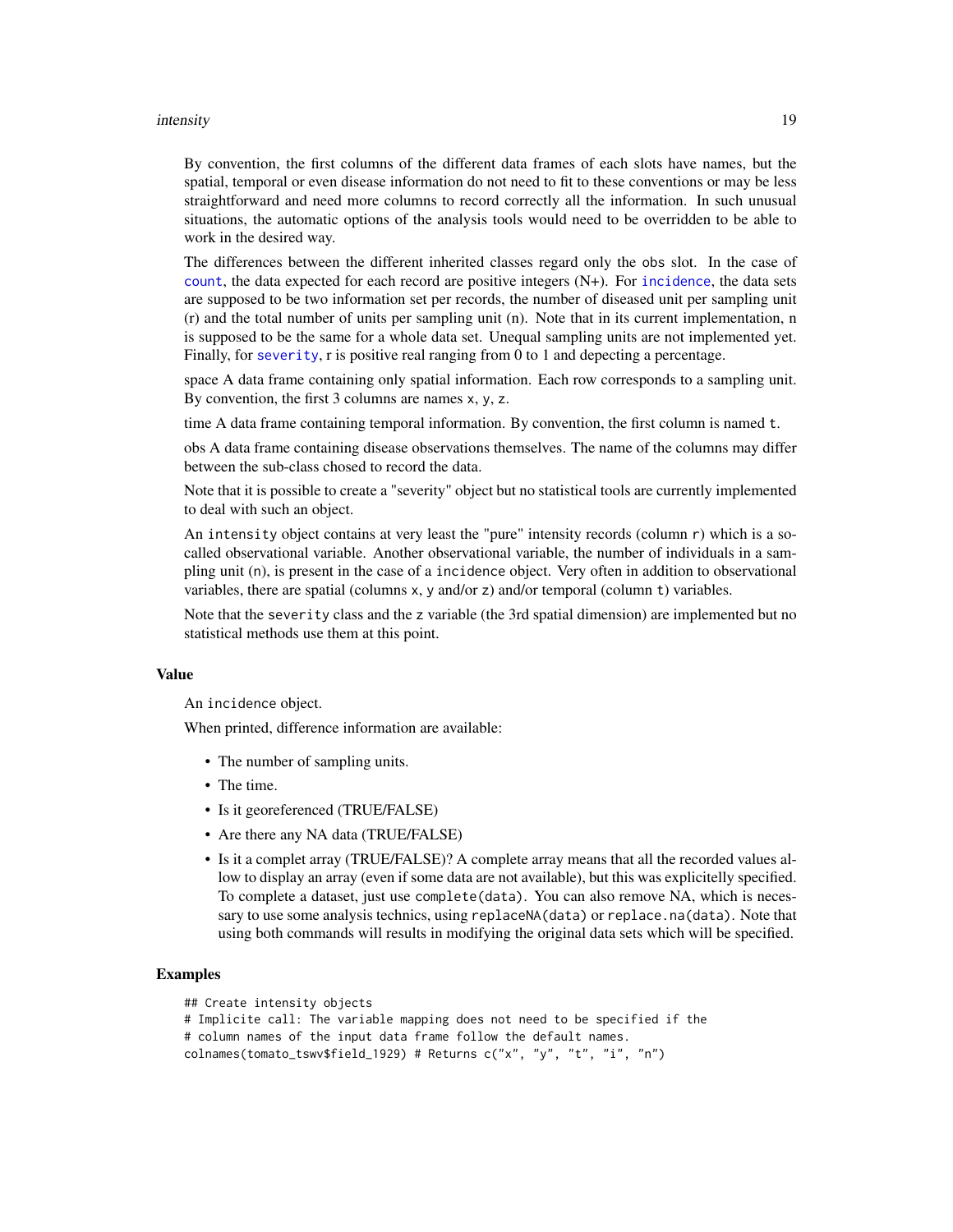```
my_incidence_1 <- incidence(tomato_tswv$field_1929)
my_incidence_1
my_incidence_2 <- incidence(tomato_tswv$field_1929,
                            mapping(x = x, y = y, t = t, i = i, n = n))
identical(my_incidence_1, my_incidence_2)
# Explicite call: Otherwise, the variable mapping need to be specified, at
# least for column names that do not correspond to default names.
colnames(aphids) # Returns c("xm", "ym", "i")
my_count_1 \leftarrow count(aphids, mapping(x = xm, y = ym, i = i))my_count_1
# We can drop the "i = i" in the mapping.
my_count_2 \leftarrow count(aphids, mapping(x = xm, y = ym))identical(my_count_1, my_count_2)
# It is possible to change the variable mapping after the creation of an
# intensity object:
another_incidence <- incidence(hop_viruses$HpLV)
another_incidence
remap(another_incidence, mapping(x = xm, y = ym))
## Plotting data
plot(my_incidence_1) # Same as: plot(my_incidence_1, type = "spatial")
plot(my_incidence_1, type = "temporal")
plot(my_count_1, tile = FALSE, size = 5)
plot(my_count_1, type = "temporal") # Not possible: there is only 1 date.
# Using grayscale:
plot(my_count_1, grayscale = TRUE)
plot(my_count_1, grayscale = TRUE, tile = FALSE, size = 5)
```
is.intensity *Test if an object is of class* intensity *or one of its subclasses.*

# Description

Test if an object is of class intensity or one of its subclasses (i.e. count, incidence or severity).

#### Usage

is.intensity(x)

is.count(x)

is.incidence(x)

is.severity(x)

<span id="page-19-0"></span>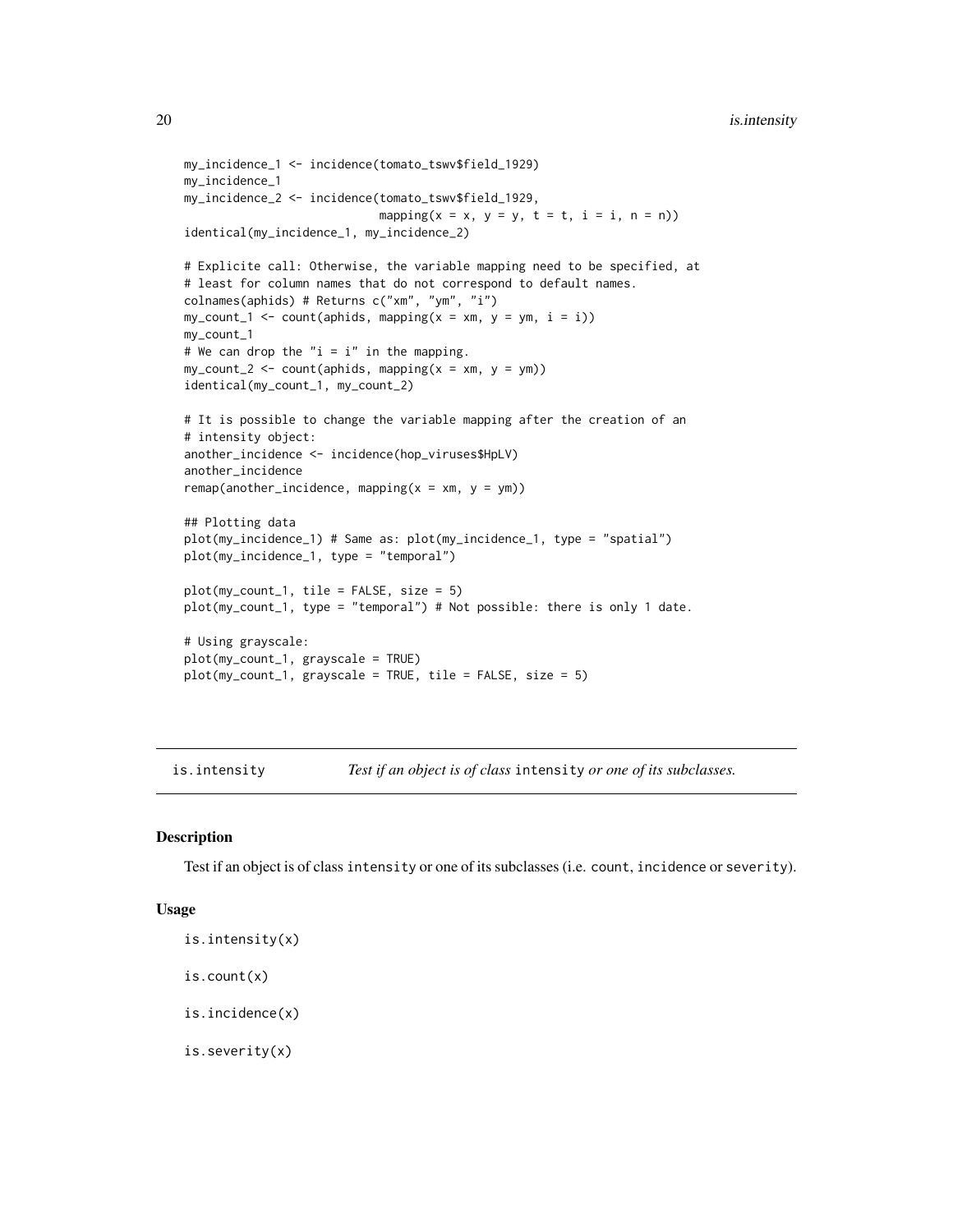# <span id="page-20-0"></span>Arguments

x An object.

link *Some link functions.*

#### **Description**

Logit, probit and cloglog functions are available. The logit and the logistic (with rev = TRUE), i.e. the inverse-logit functions. Probit is a wrapper around qnorm (for  $probit$ ) and pnorm (for  $probit^{-1}$ ) Complementary log-log transformation.

### Usage

 $logit(x, rev = FALSE)$  $probit(x, rev = FALSE)$ 

cloglog(x, rev = FALSE)

# Arguments

| X   | A numeric vector.            |
|-----|------------------------------|
| rev | The inverse of the function? |

mapcomp *Map Comparison procedure.*

# Description

mapcomp performs a spatial pattern analysis based on the calculation of a formal distance (the Hellinger distance) between the density map of count or incidence data, and the density map of sampling effort. Statistical tests of spatial homogeneity are based on permutations across sampling sites and on valuable properties of the Hellinger distance.

# Usage

```
mapcomp(data, ...)
## S3 method for class 'data.frame'
mapcomp(data, delta, bandwidth, nperm = 100,
  edge_correction = FALSE, threads = 1, verbose = TRUE, \ldots)
## S3 method for class 'matrix'
mapcomp(data, delta, bandwidth, nperm = 100,
```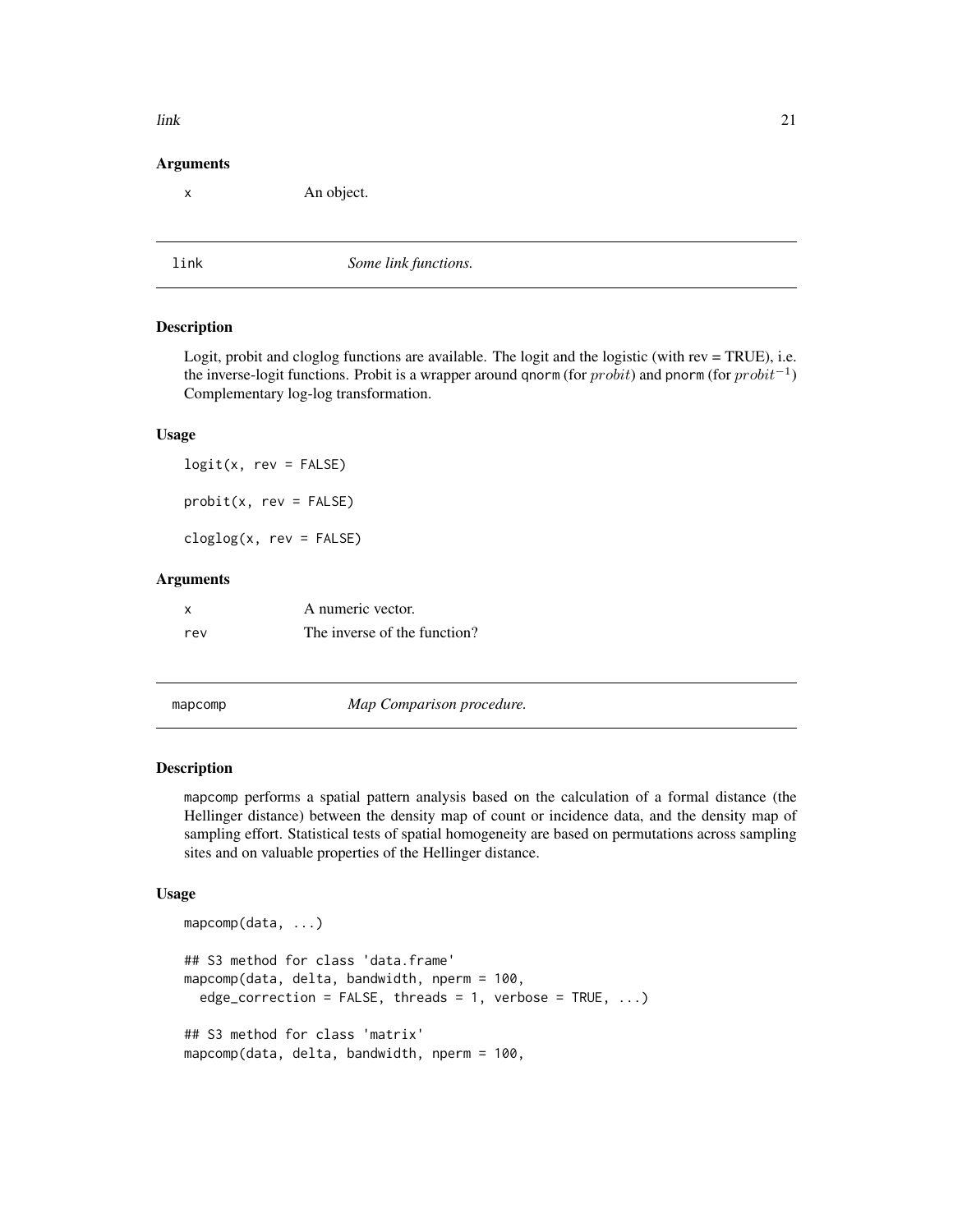#### <span id="page-21-0"></span>22 mapcomp

```
edge_correction = FALSE, threads = 1, verbose = TRUE, \ldots)
## S3 method for class 'count'
mapcomp(data, delta, bandwidth, nperm = 100,
  edge_correction = FALSE, threads = 1, verbose = TRUE, \ldots)
## S3 method for class 'incidence'
mapcomp(data, delta, bandwidth, nperm = 100,
  edge_correction = FALSE, threads = 1, verbose = TRUE, \ldots)
```
# Arguments

| data            | A data frame or a matrix with only three columns: the two first ones must be the<br>x and y coordinates of the sampling units, and the last one, the corresponding<br>disease intensity observations. It can also be a count or an incidence object. |  |
|-----------------|------------------------------------------------------------------------------------------------------------------------------------------------------------------------------------------------------------------------------------------------------|--|
| $\ddots$        | Additional arguments to be passed to other methods.                                                                                                                                                                                                  |  |
| delta           | Mesh size of the grid over the geographical domain of the sampling units used to<br>compute the integral Hellinger distance between the probability density function<br>of observations and the probability density function of sampling effort.     |  |
| bandwidth       | Bandwidth parameter for smoothing. It allows to test the spatial extent of het-<br>erogeneity if any.                                                                                                                                                |  |
| nperm           | Number of random permutations to assess probabilities.                                                                                                                                                                                               |  |
| edge_correction |                                                                                                                                                                                                                                                      |  |
|                 | Apply edge correction to account for the fact that bordering points intrinsically<br>suffer from a lack of neighboring observation sites. FALSE by default.                                                                                          |  |
| threads         | Number of threads to perform the computations.                                                                                                                                                                                                       |  |
| verbose         | Explain what is being done (TRUE by default).                                                                                                                                                                                                        |  |
|                 |                                                                                                                                                                                                                                                      |  |

# References

Lavigne C, Ricci B, Franck P, Senoussi R. 2010. Spatial analyses of ecological count data: A density map comparison approach. Basic and Applied Ecology. 11:734–742.

# Examples

```
set.seed(123)
my\_res \leq mapcomp(coding_moths, delta = 1, bandwidth = 11,edge_correction = FALSE, nperm = 20)
my_res
plot(my_res)
set.seed(123)
my_count \leftarrow count(coding_moths, mapping(x = xm, y = ym))my\_res < - mapcomp(my_count, delta = 1, bandwidth = 11,
                  edge_correction = FALSE, nperm = 20)
my_res
plot(my_res, bins = 10)
```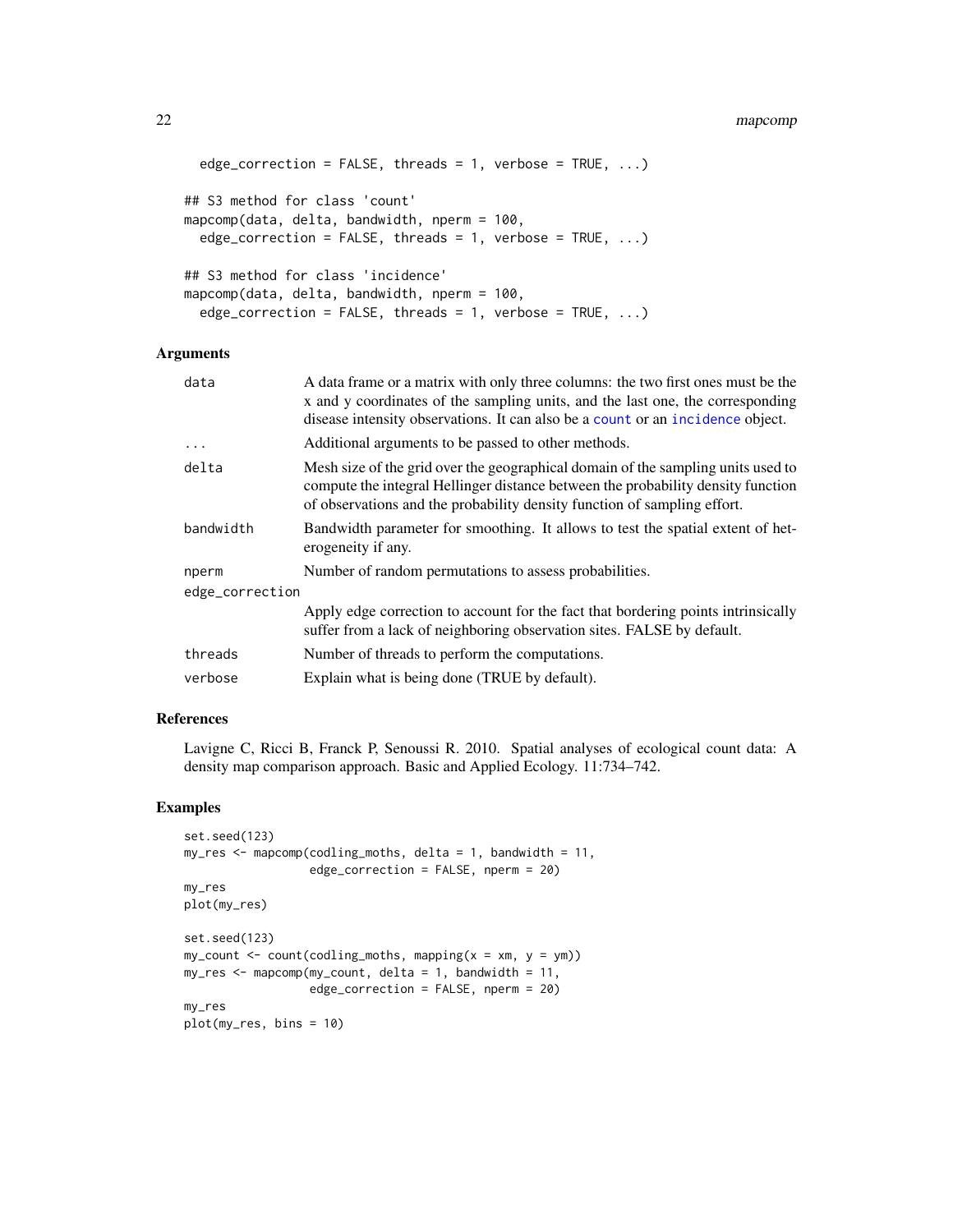<span id="page-22-2"></span><span id="page-22-0"></span>

Get or set existing variable mappings.

# Usage

```
mapped_var(x)
```
mapped\_var(x, keep = TRUE)  $\le$  value

# Arguments

| $\mathsf{x}$ | An intensity object.                                                                               |
|--------------|----------------------------------------------------------------------------------------------------|
| keep         | Logical. Do we keep any previous mapped variables that are not redifined in the<br>mapping object? |
| value        | A mapping object.                                                                                  |

# See Also

[mapping](#page-22-1)

# Examples

```
my_data <- count(aphids)
my_data
mapped_var(my_data)
mapped_var(my_data) <- mapping(x = X, y = Y)
mapped_var(my_data)
mapped_var(my_data) <- mapping(x = x, r = r, keep = FALSE)
mapped_var(my_data)
```
<span id="page-22-1"></span>mapping *Construct data mappings.*

# Description

Data mappings describe how variables in the data are mapped to standard names used throughout epiphy.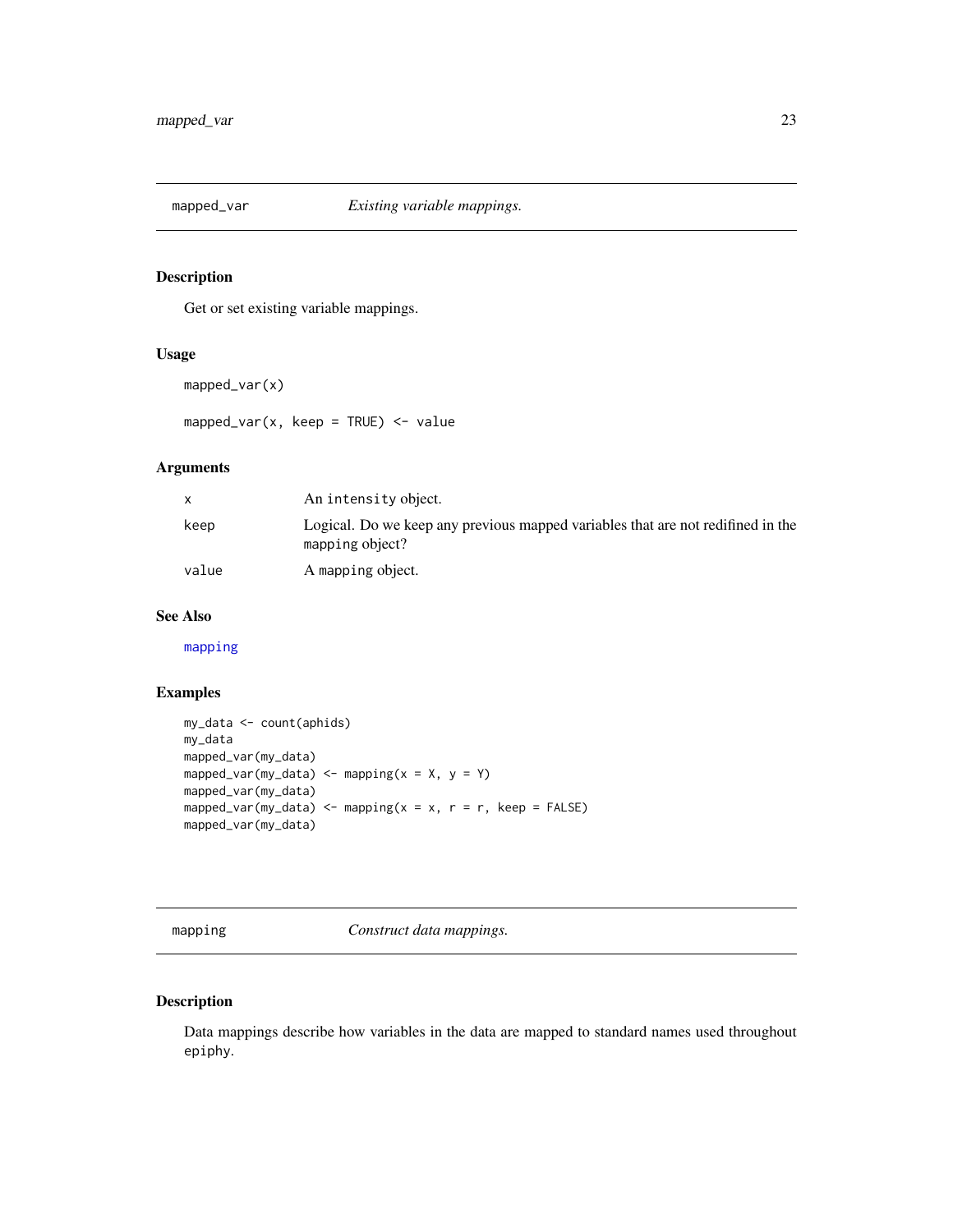#### Usage

```
mapping(...)
mapping_(x)
```
# remap(data, mapping, keep\_only\_std = TRUE)

# Arguments

| $\cdot$ $\cdot$ $\cdot$ | One or more unquoted expressions separated by commas. |
|-------------------------|-------------------------------------------------------|
| X                       | Vector of one or more character strings.              |
| data                    | An intensity object.                                  |
| mapping                 | A mapping object.                                     |
| keep_only_std           | Keep only standard variables.                         |

#### Details

Standard names are x, y and z for the three spatial dimensions, and t for the time. r corresponds to the records of (disease) intensity, and n, the number of individuals in a sampling unit (if applicable). mapping() works with expressions, and mapping\_(), with a vector of characters.

# See Also

[mapped\\_var](#page-22-2)

#### Examples

mapping( $x = \text{col1}, y = \text{col2}$ ) mapping\_ $(c("x = col1", "y = col2"))$ 

offspring\_survival *Offspring survival of rats experiencing different diets.*

# Description

Results of an experiment where two groups of 16 female rats were fed different diets during pregnancy and lactation periods. One group's diet contained a chemical under review, and the other one was a control. For each litter, the number of pups alive at 4 days, and the number of pups weaned (i.e. that survived the 21-day lactation period) were recorded.

# Usage

offspring\_survival

# Format

A data frame with 32 rows and 3 variables:

<span id="page-23-0"></span>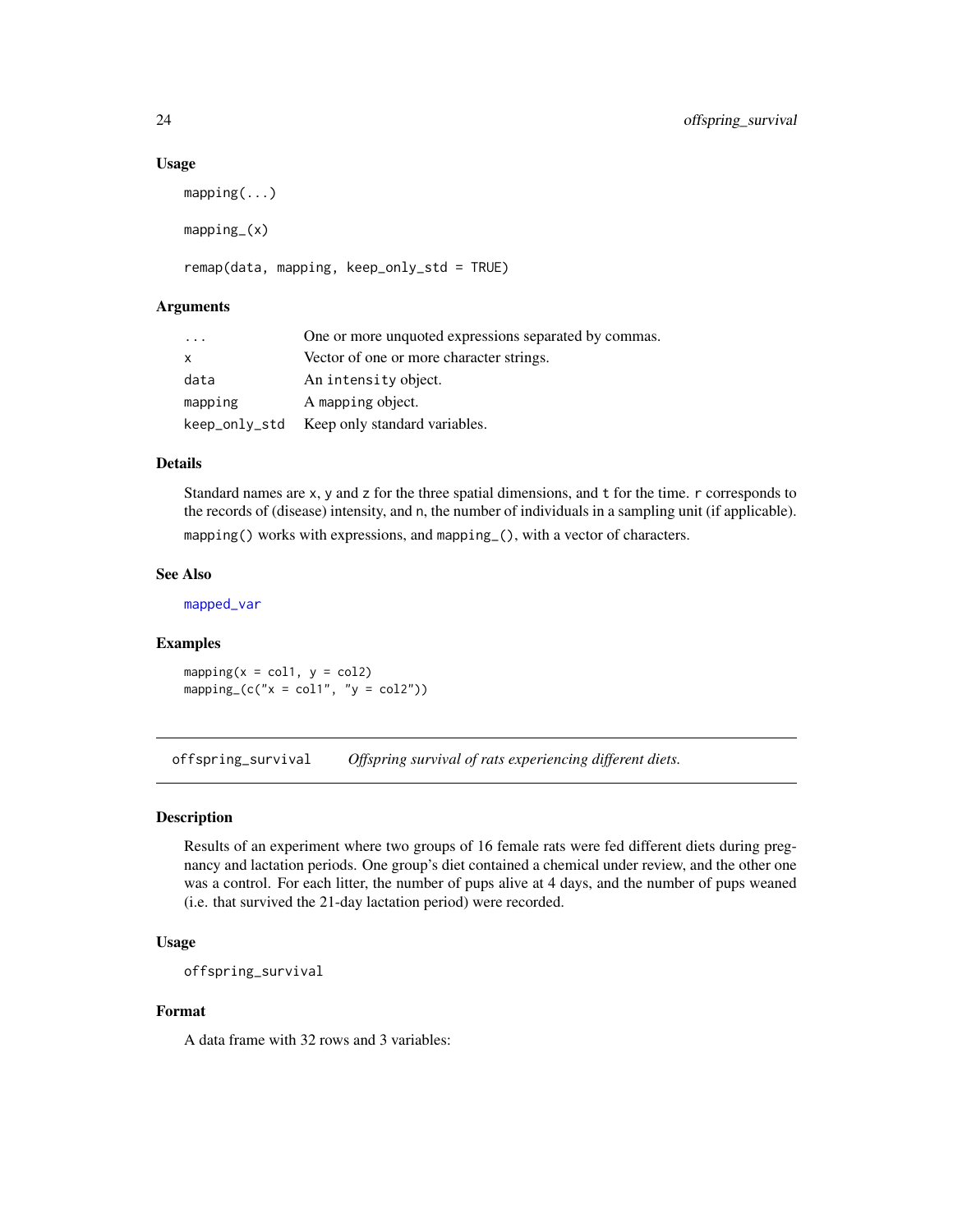|       | $[, 1]$ group | Either control or treated group. |
|-------|---------------|----------------------------------|
| [, 2] |               | Pups weaned.                     |
| [, 3] | n             | Pups alive at 4 days.            |

# <span id="page-24-0"></span>Source

Weil CS. 1970. Selection of the valid number of sampling units and a consideration of their combination in toxicological studies involving reproduction, teratogenesis or carcinogenesis. Food and Cosmetics Toxicology 8: 177-182.

onion\_bacterial\_blight

*Incidence of bacterial blight of onion.*

### Description

Assessments of bacterial blight of onion at two dates. The experimental plot was sown with naturally X. axonopodis pv. allii-contaminated onion (A. cepa L. cv. Chateau-vieux) seed lot, with a contamination rate of about 0.04%.

# Usage

onion\_bacterial\_blight

# Format

A data frame with 1134 rows and 5 variables:

|  | $\left[1, 1:2\right]$ x, y Grid spatial coordinates.                                |
|--|-------------------------------------------------------------------------------------|
|  | [. 3] t Date of disease assessments.                                                |
|  | [, 4] i Disease incidence. 0: Healthy, 1: Diseased.                                 |
|  | [, 5] n Sampling unit size. $n = 1$ means that the sampling unit size is the plant. |
|  |                                                                                     |

# Source

Roumagnac P, Pruvost O, Chiroleu F, Hughes G. 2004. Spatial and temporal analyses of bacterial blight of onion caused by Xanthomonas axonopodis pv. allii. Phytopathology 94, 138–146. [doi:10.1094/PHYTO.2004.94.2.138](http://dx.doi.org/10.1094/PHYTO.2004.94.2.138)

power\_law *Taylor's and binary power laws.*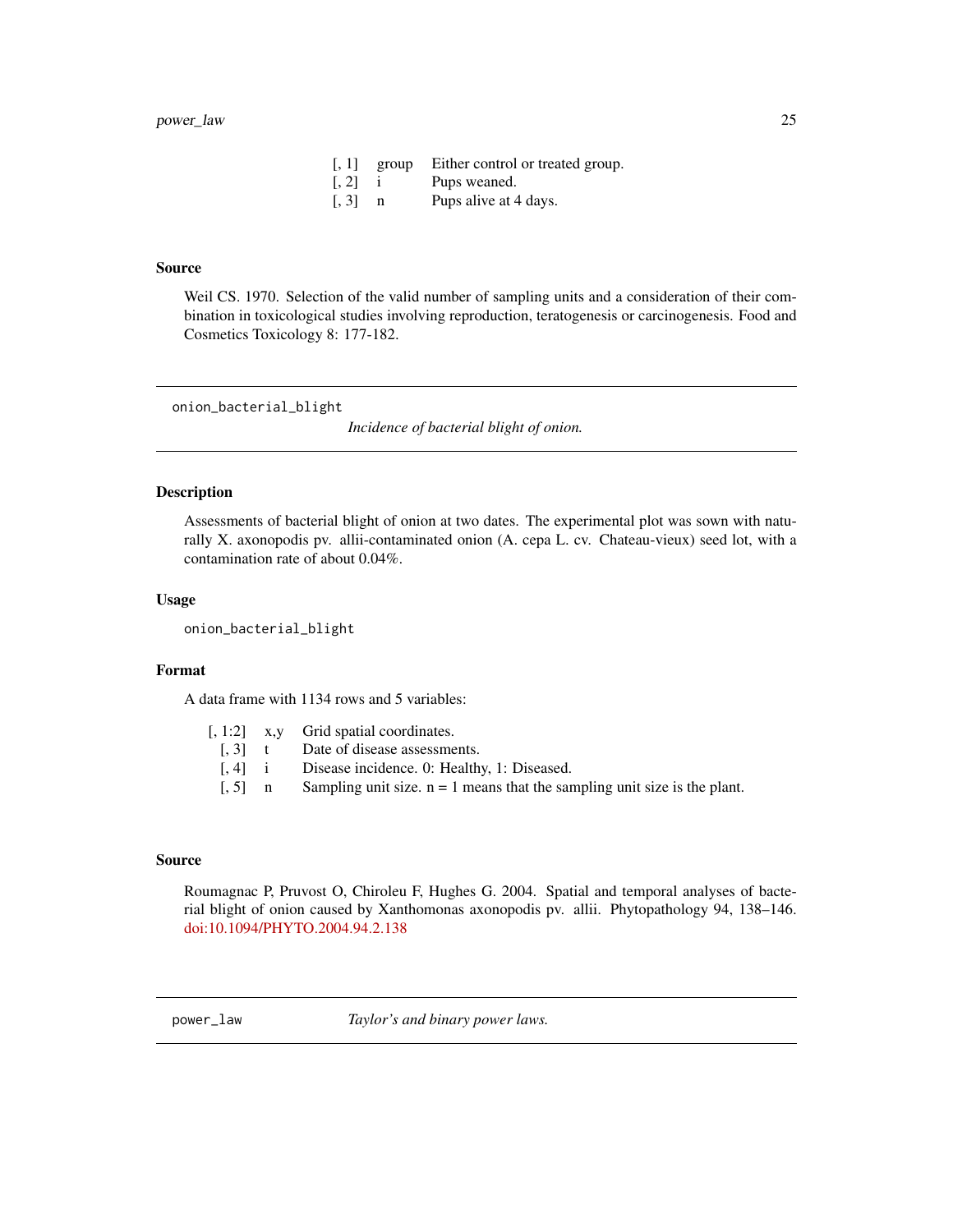Assesses the overall degree of heterogeneity in a collection of data sets at the sampling-unit scale.

# Usage

 $power_law(data, log_base = exp(1), ...)$ 

# Arguments

| data              | A list of intensity objects (count or incidence objects). |
|-------------------|-----------------------------------------------------------|
| log_base          | Logarithm base to be used.                                |
| $\cdot\cdot\cdot$ | Additional arguments to be passed to other methods.       |

# Details

The power law describes the relationship between the observed variance of individuals within a data set (s^2) and the corresponding variance under the assumption of no aggregation (s\'^2). It can be expressed under its logarithmic form as:  $log(s^2) = log(a) + b log(Y)$ , with:

- $Y = p$  in the case of count data (Taylor's power law).
- $Y = p(1 p)$  in the case of incidence data (binary power law).

p corresponds to the mean proportion of recorded individuals in case of incidence data, and the absolute value in case of count data.

# Value

A power\_law object.

# References

Taylor LR. 1961. Aggregation, variance and the mean. Nature 189: 732–35.

Hughes G, Madden LV. 1992. Aggregation and incidence of disease. Plant Pathology 41 (6): 657–660. [doi:10.1111/j.1365-3059.1992.tb02549.x](http://dx.doi.org/10.1111/j.1365-3059.1992.tb02549.x)

Madden LV, Hughes G, van den Bosch F. 2007. Spatial aspects of epidemics - III: Patterns of plant disease. In: The study of plant disease epidemics, 235–278. American Phytopathological Society, St Paul, MN.

# Examples

```
require(magrittr)
my_data <- do.call(c, lapply(citrus_ctv, function(citrus_field) {
   incidence(citrus_field) %>%
      clump(unit_size = c(x = 3, y = 3)) %>%
      split(by = "t")}))
# my_data is a list of incidence object, each one corresponding to a given
# time at a given location.
my_power_law <- power_law(my_data)
```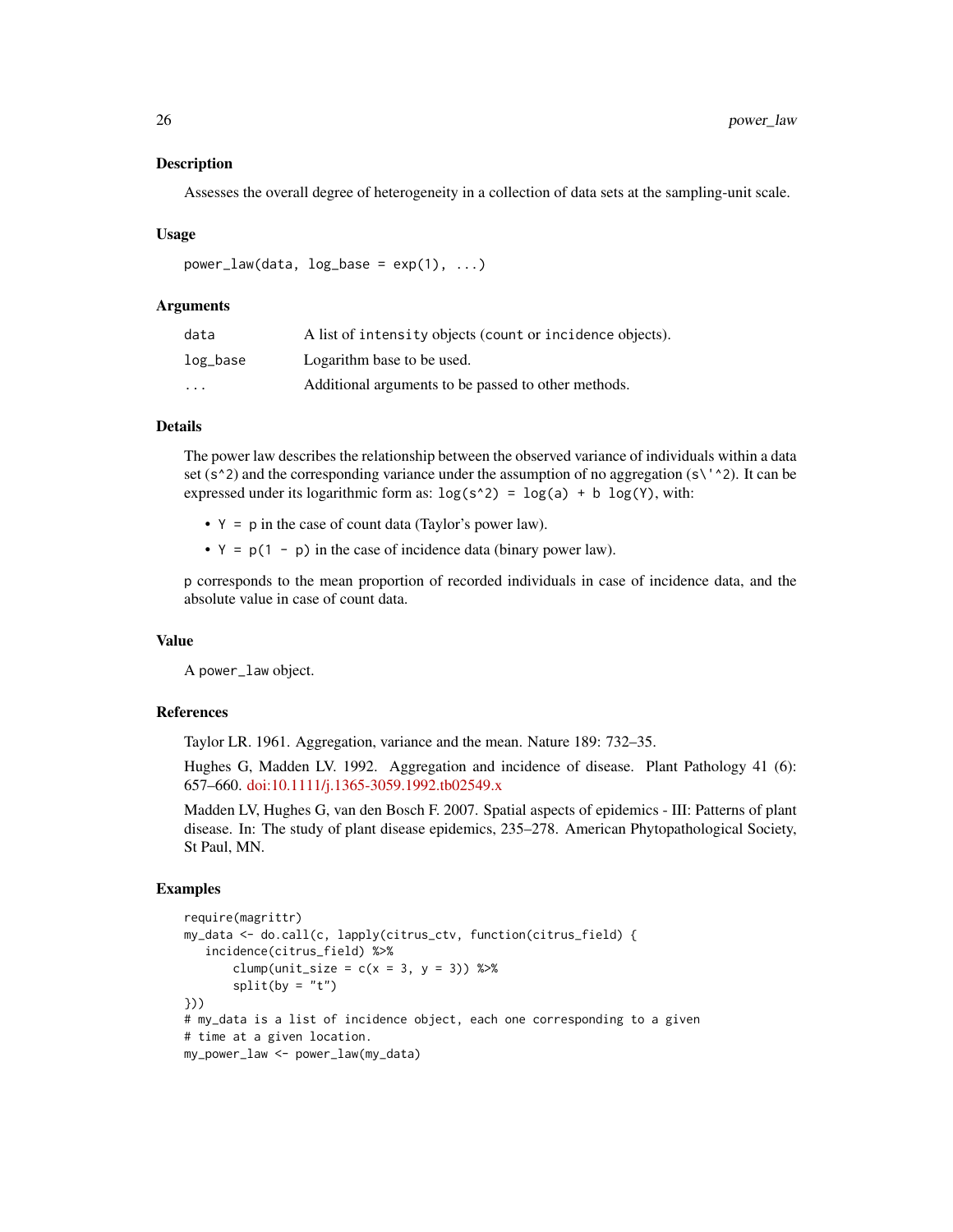<span id="page-26-0"></span>sadie 27

```
my_power_law
summary(my_power_law)
plot(my_power_law) # Same as: plot(my_power_law, scale = "log")
plot(my_power_law, scale = "lin")
```
pyrethrum\_ray\_blight *Incidence of ray blight disease of pyrethrum.*

# **Description**

An assessment of the incidence of ray blight disease of pyrethrum in 62 sampling units, containing 6 plants each.

# Usage

pyrethrum\_ray\_blight

# Format

A data frame with 62 rows and 2 variables:

- [, 1] i Number of diseased plants (from 0 to 6).
- $[$ , 2 $]$  n Sampling unit size. Here, n = 6 plants per sampling unit.

# Source

Pethybridge SJ, Esker P, Hay F, Wilson C, Nutter FW. 2005. Spatiotemporal description of epidemics caused by Phoma ligulicola in Tasmanian pyrethrum fields. *Phytopathology* 95, 648–658. [doi:10.1094/PHYTO-95-0648](http://dx.doi.org/10.1094/PHYTO-95-0648)

sadie *Spatial Analysis by Distance IndicEs (SADIE).*

# Description

sadie performs the SADIE procedure. It computes different indices and probabilities based on the distance to regularity for the observed spatial pattern and a specified number of random permutations of this pattern. Both kind of clustering indices described by Perry et al. (1999) and Li et al. (2012) can be computed.

#### Usage

sadie(data, ...)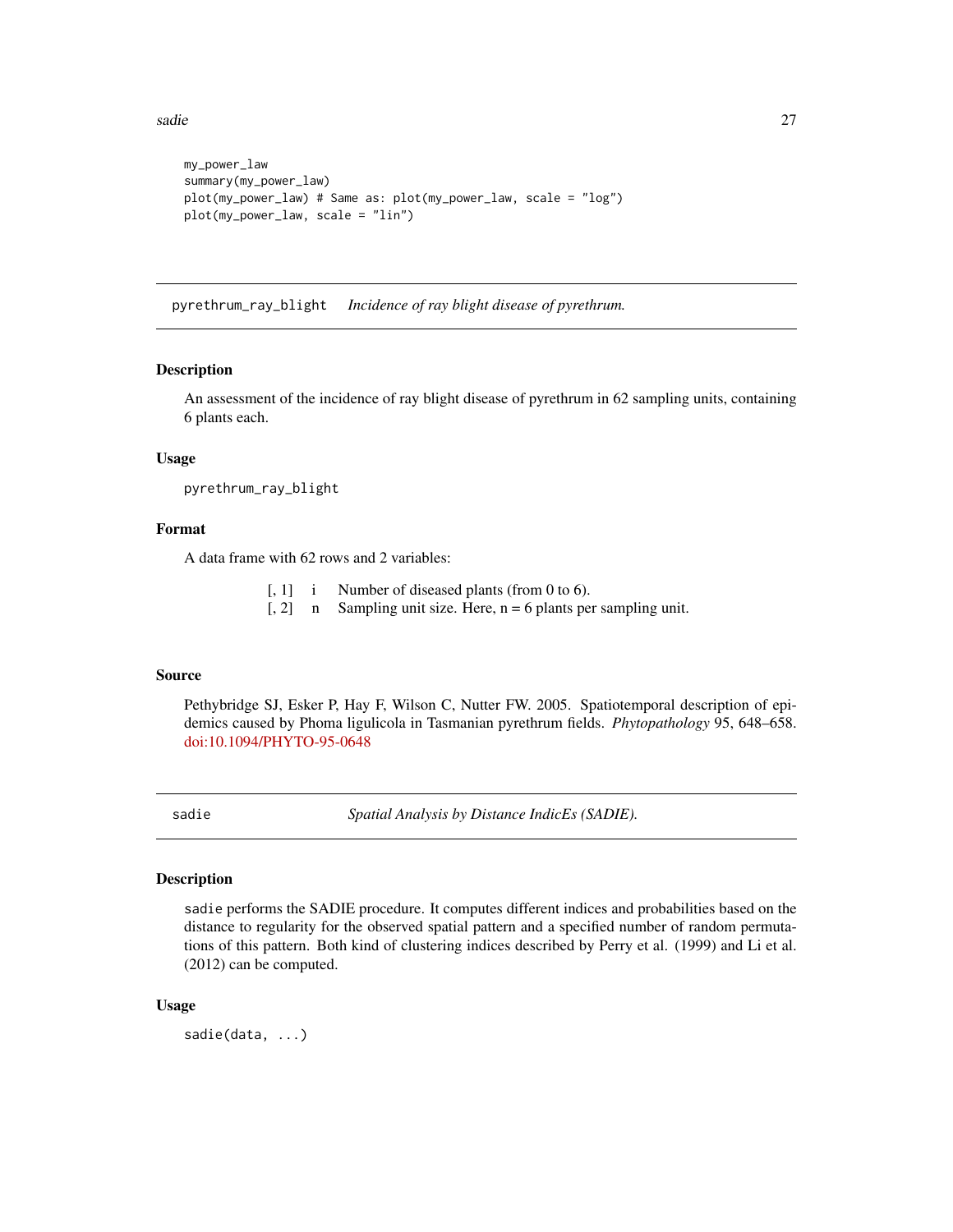```
## S3 method for class 'data.frame'
sadie(data, index = c("Perry", "Li-Madden-Xu", "all"),
 nperm = 100, seed = NULL, threads = 1, ..., method = "shortsimplex",
 verbose = TRUE)
## S3 method for class 'matrix'
sadie(data, index = c("Perry", "Li-Madden-Xu", "all"),
 nperm = 100, seed = NULL, threads = 1, ..., method = "shortsimplex",
 verbose = TRUE)
## S3 method for class 'count'
sadie(data, index = c("Perry", "Li-Madden-Xu", "all"),
 nperm = 100, seed = NULL, threads = 1, ..., method = "shortsimplex",
 verbose = TRUE)
## S3 method for class 'incidence'
sadie(data, index = c("Perry", "Li-Madden-Xu", "all"),
 nperm = 100, seed = NULL, threads = 1, ..., method = "shortsimplex",
 verbose = TRUE)
```
# Arguments

| data     | A data frame or a matrix with only three columns: the two first ones must be the<br>x and y coordinates of the sampling units, and the last one, the corresponding<br>disease intensity observations. It can also be a count or an incidence object. |
|----------|------------------------------------------------------------------------------------------------------------------------------------------------------------------------------------------------------------------------------------------------------|
| $\ddots$ | Additional arguments to be passed to other methods.                                                                                                                                                                                                  |
| index    | The index to be calculated: "Perry", "Li-Madden-Xu" or "all". By default, only<br>Perry's index is computed for each sampling unit.                                                                                                                  |
| nperm    | Number of random permutations to assess probabilities.                                                                                                                                                                                               |
| seed     | Fixed seed to be used for randomizations (only useful for checking purposes).<br>Not fixed by default $(= NULL)$ .                                                                                                                                   |
| threads  | Number of threads to perform the computations.                                                                                                                                                                                                       |
| method   | Method for the transportation algorithm.                                                                                                                                                                                                             |
| verbose  | Explain what is being done (TRUE by default).                                                                                                                                                                                                        |

# Details

By convention in the SADIE procedure, clustering indices for a donor unit (outflow) and a receiver unit (inflow) are positive and negative in sign, respectively.

# References

Perry JN. 1995. Spatial analysis by distance indices. Journal of Animal Ecology 64, 303–314. [doi:10.2307/5892](http://dx.doi.org/10.2307/5892)

Perry JN, Winder L, Holland JM, Alston RD. 1999. Red–blue plots for detecting clusters in count data. Ecology Letters 2, 106–113. [doi:10.1046/j.1461-0248.1999.22057.x](http://dx.doi.org/10.1046/j.1461-0248.1999.22057.x)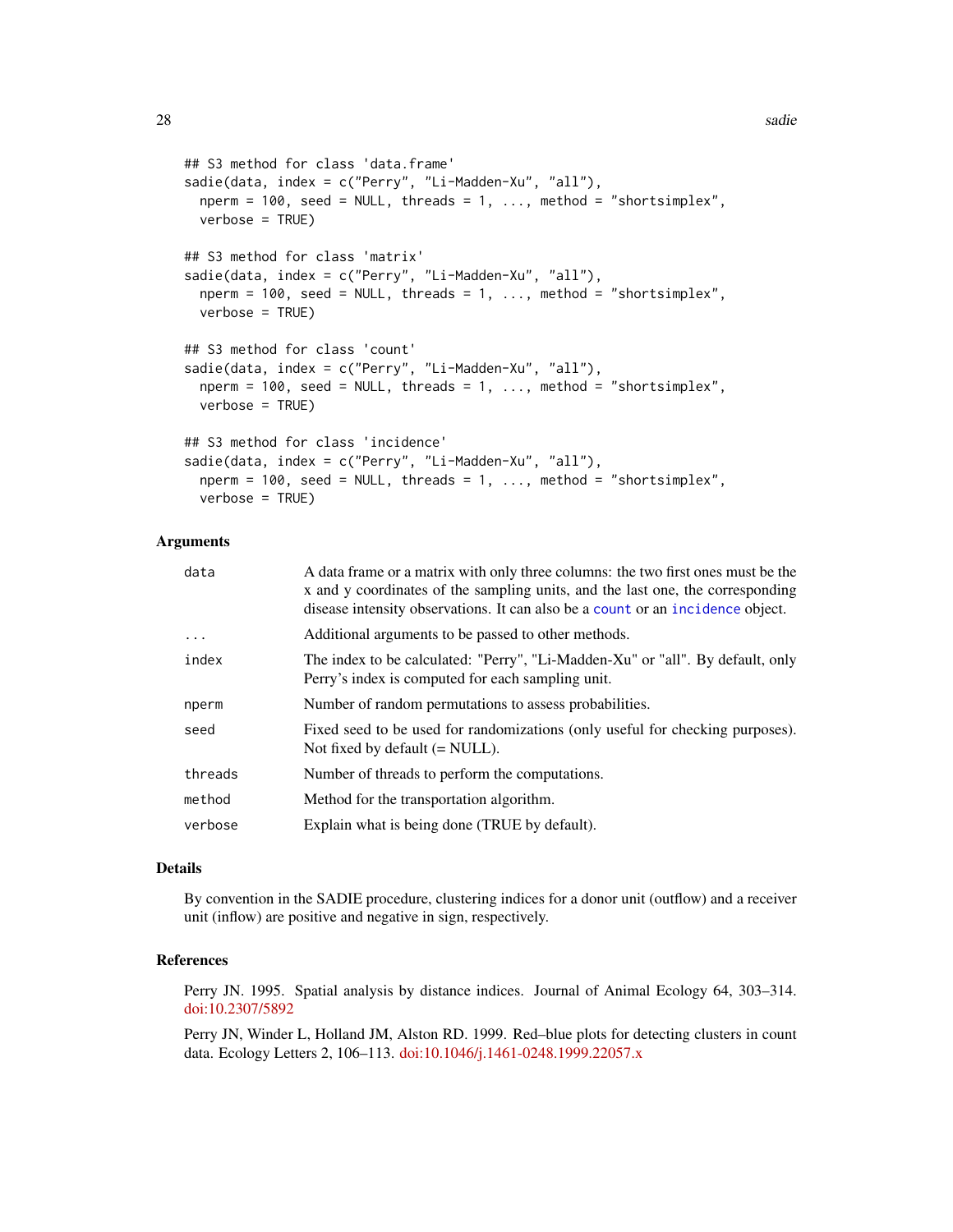<span id="page-28-0"></span>Li B, Madden LV, Xu X. 2012. Spatial analysis by distance indices: an alternative local clustering index for studying spatial patterns. Methods in Ecology and Evolution 3, 368–377. [doi:10.1111/j.204](http://dx.doi.org/10.1111/j.2041-210X.2011.00165.x)1- [210X.2011.00165.x](http://dx.doi.org/10.1111/j.2041-210X.2011.00165.x)

# Examples

```
set.seed(123)
# Create an intensity object:
my_count \leftarrow count(aphids, mapping(x = xm, y = ym))# Only compute Perry's indices:
my_res <- sadie(my_count)
my_res
summary(my_res)
plot(my_res)
plot(my_res, isoclines = TRUE)
set.seed(123)
# Compute both Perry's and Li-Madden-Xu's indices (using multithreading):
my_res <- sadie(my_count, index = "all", threads = 2, nperm = 20)
my_res
summary(my_res)
plot(my_res) # Identical to: plot(my_res, index = "Perry")
plot(my_res, index = "Li-Madden-Xu")
set.seed(123)
# Using usual data frames instead of intensity objects:
my_df <- aphids[, c("xm", "ym", "i")]
sadie(my_df)
```
simulated\_epidemics *Examples of simulated epidemic data.*

# Description

Epidemics were generated using the stochastic simulator from Xu and Madden (2004). The data consist of the numbers of diseased plants per sampling unit (out of a total of  $n = 100$  plants in each sampling unit).  $N = 144$  sampling units, and different values for the parameters pattern and mu were used for the simulations.

# Usage

simulated\_epidemics

# Format

A data frame with 864 rows and 6 variables:

- [, 1] pattern Either clumped (i.e. aggregated), random or regular.
- [, 2] mu Median spore dispersal parameter.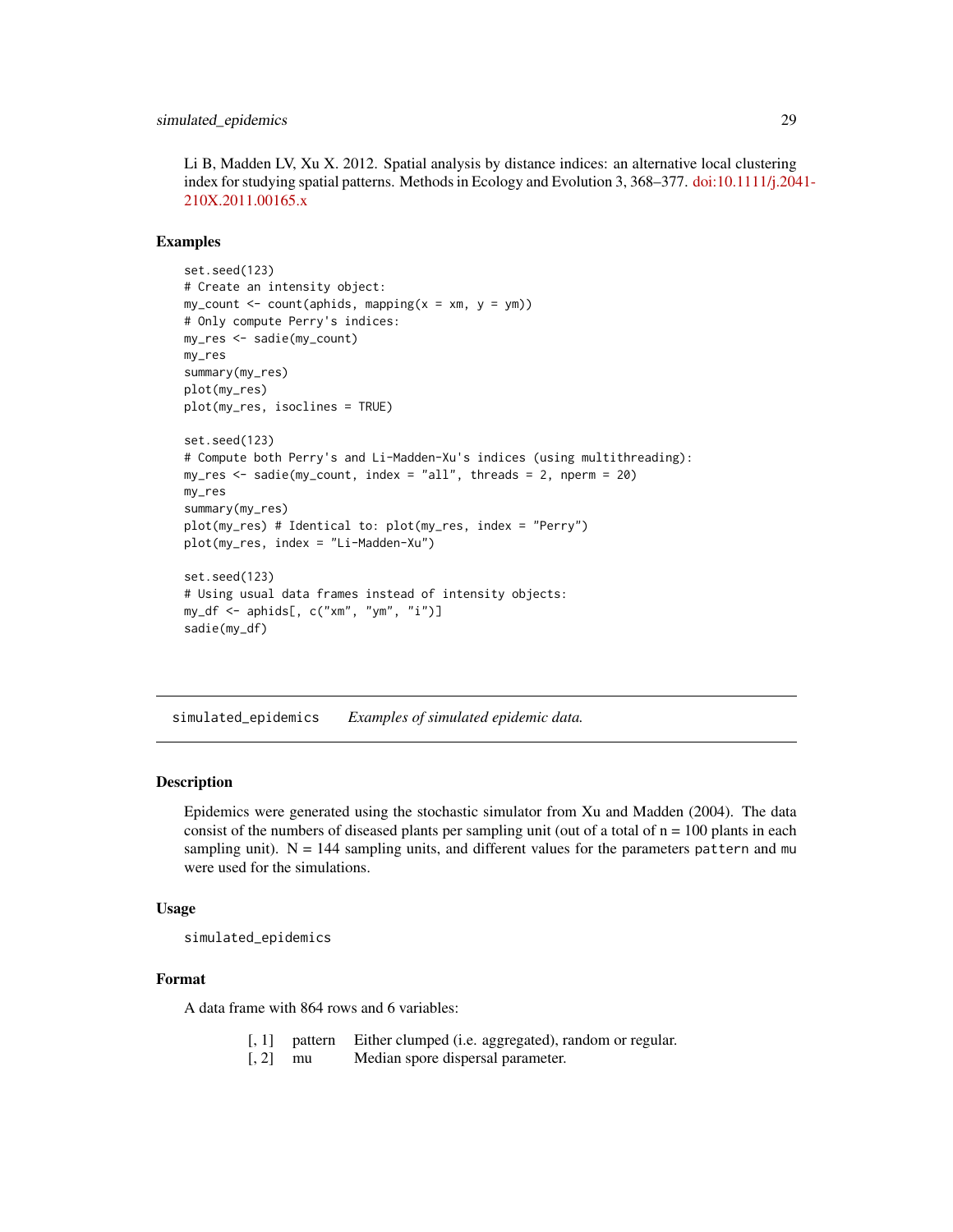<span id="page-29-0"></span>

| $[, 3:4]$ x,y         | Grid spatial coordinates.                                     |
|-----------------------|---------------------------------------------------------------|
| $\left[ .5 \right]$ i | Number of diseased plants (from 0 to 100).                    |
| $\lceil 0.6 \rceil$ n | Sampling unit size. Here, $n = 100$ plants per sampling unit. |

#### Source

Xu XM, Madden LV. 2004. Use of SADIE statistics to study spatial dynamics of plant disease epidemics. Plant Pathology 53, 38–49. [doi:10.1111/j.1365-3059.2004.00949.x](http://dx.doi.org/10.1111/j.1365-3059.2004.00949.x)

spatial\_hier *Spatial hierarchy analysis.*

# **Description**

The manner in which the data are collected provides information about aggregation of disease at different levels in a spatial hierarchy (Hughes et al. 1997). For example, a sampling unit (upper level) can be reported as "healthy", if no diseased leaves (lower level) were found within the sampling unit.

# Usage

spatial\_hier(low, high)

#### Arguments

| 1 <sub>ow</sub> | An list of intensity objects. |
|-----------------|-------------------------------|
| high            | An list of intensity objects. |

# Details

In a pairwise comparison between levels, the probability that an individual at the lower hierarchical level is diseased is denoted plow, and phigh refers to the probability of disease at the higher level. The relationship between these two probabilities can be written as

phigh =  $1 - (1 - \text{plow})^n$ nu

where n is a parameter ranging from 0 to the corresponding number of individuals at the hierarchical level referenced by plow. If the value of n is equal to the number of individuals at the lower hierarchical level contained in a unit of the higher level (n low), this suggests that there is no aggregation of disease incidence at the lower level. Conversely, a value of n less than n low is indicative of aggregation at that level. The value of n can be interpreted as an effective sample size (Hughes and Gottwald 1999; Madden and Hughes 1999) in the statistical sense that its value indicates the number of independent pieces of information at the lower level. Here, the effective sample size concerns the equating of the zero-term of the binomial distribution with the zero-term of an overdispersed distribution, as described in Madden and Hughes (1999). Using the complementary log-log transformation,  $CLL(x) = ln(-ln(1-x))$ , one can rewrite the Equation 5 as follows (Madden et al. 2007):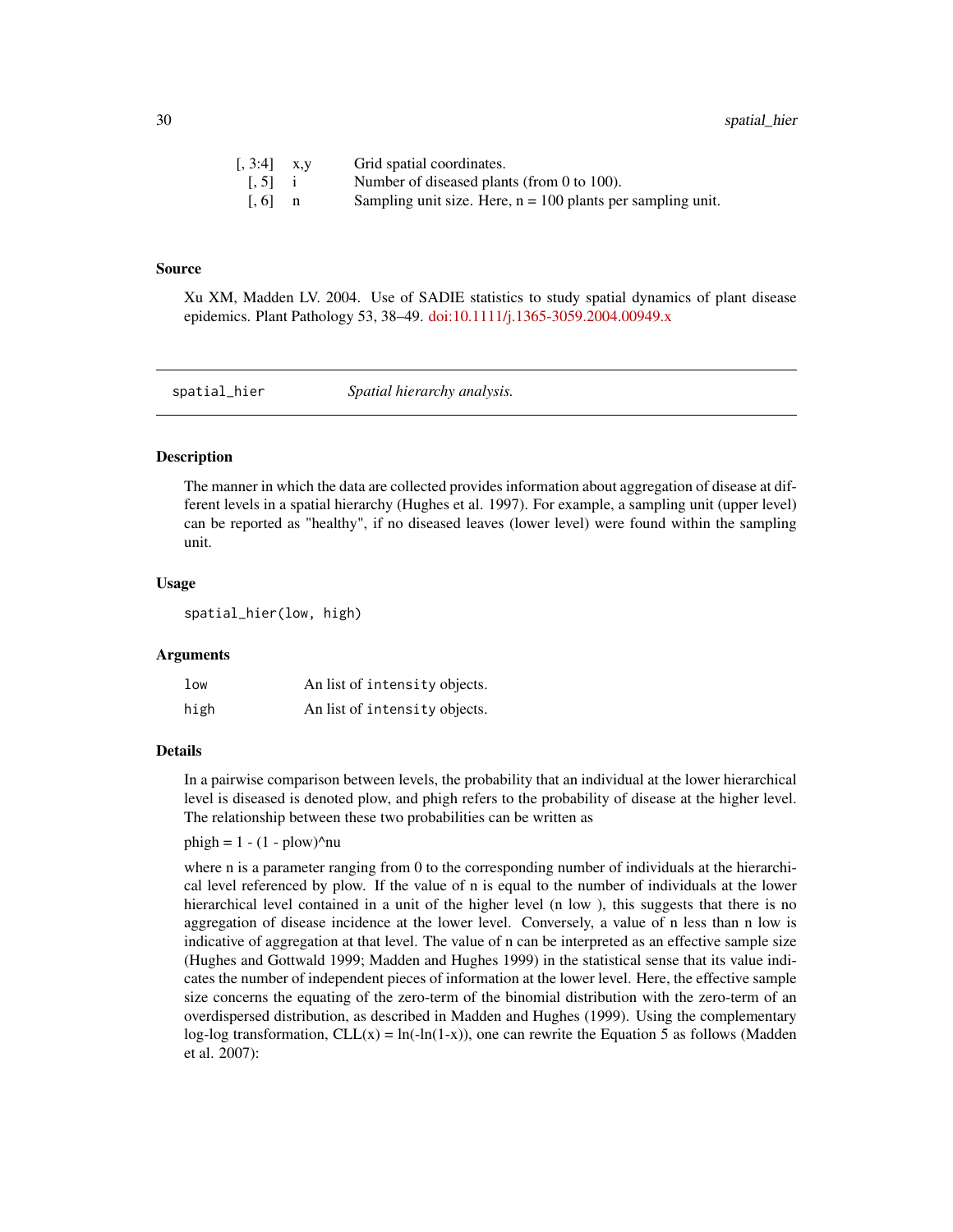# <span id="page-30-0"></span>split.intensity 31

 $CLL(phi) = ln(nu) + CLL(plow)$ 

from which the value of  $ln(n)$  can be obtained as the intercept of a linear regression when the slope is constrained to 1.

# Examples

```
my_data_low <- incidence(tomato_tswv$field_1929)
my\_data\_low \leftarrow clump(my\_data\_low, c(x = 3, y = 3))my_data_high <- my_data_low
my_data_high$data$n <- 1
my_data_high$data$i <- ifelse(my_data_high$data$i > 0, 1, 0)
my_data_low <- split(my_data_low, by = "t")
my_data_high <- split(my_data_high, by = "t")
res <- spatial_hier(my_data_low, my_data_high)
res
```

```
summary(res)
plot(res)
```
split.intensity *Divide into groups and reassemble.*

# Description

Divide into groups and reassemble.

# Usage

```
## S3 method for class 'intensity'
split(x, f, drop = FALSE, ..., by, unit_size)
```
# Arguments

| $\mathsf{x}$ | vector or data frame containing values to be divided into groups.                                                                                                                                                                                                                                                                                                            |
|--------------|------------------------------------------------------------------------------------------------------------------------------------------------------------------------------------------------------------------------------------------------------------------------------------------------------------------------------------------------------------------------------|
| $\mathsf{f}$ | a 'factor' in the sense that as $factor(f)$ defines the grouping, or a list of such<br>factors in which case their interaction is used for the grouping.                                                                                                                                                                                                                     |
| drop         | logical indicating if levels that do not occur should be dropped (if f is a factor<br>or a list).                                                                                                                                                                                                                                                                            |
| $\ddotsc$    | further potential arguments passed to methods.                                                                                                                                                                                                                                                                                                                               |
| by           | The name(s) of the variable(s) which define(s) the grouping.                                                                                                                                                                                                                                                                                                                 |
| unit_size    | Size of a group unit. It must be a named vector, with names corresponding<br>to non-observational variables (i.e. space and time variables). If the size of<br>a variable in the data set is not a multiple of the provided value in unit_size,<br>some sampling units (the last ones) will be dropped so that clumps of individuals<br>remain even throughout the data set. |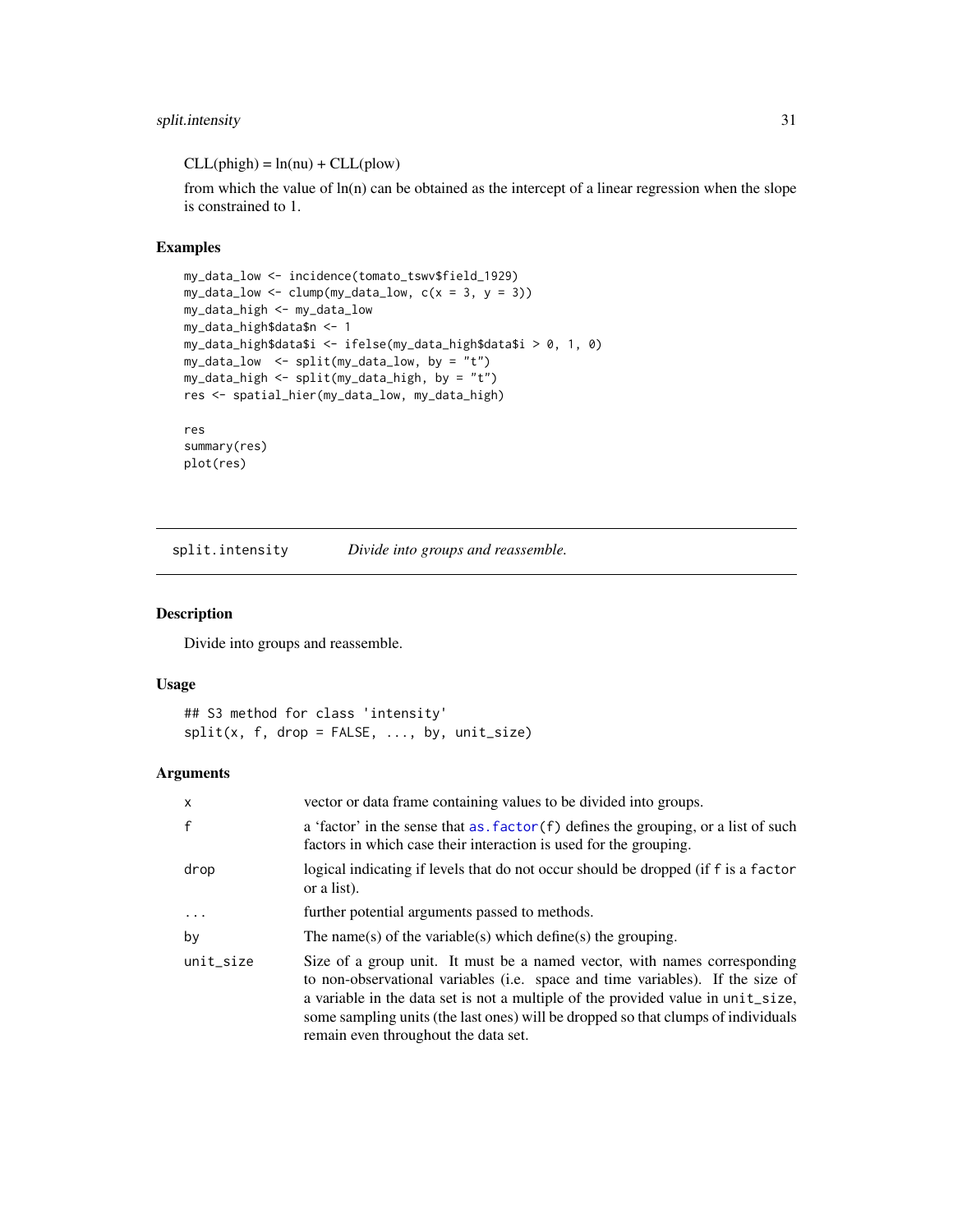<span id="page-31-0"></span>

This function transforms the current numeric vector or intensity data set into a "simplified black and white image" of this same data set: every value of disease intensity below and above a given threshold is given the value 0 and 1, respectively.

# Usage

threshold(data, value, ...)

# Arguments

| data                    | A numeric vector or an intensity object.                                                              |
|-------------------------|-------------------------------------------------------------------------------------------------------|
| value                   | All the intensity values lower or equal to this value are set to 0. The other values<br>are set to 1. |
| $\cdot$ $\cdot$ $\cdot$ | Additional arguments to be passed to other methods.                                                   |

# Details

By default, everything above 0 is given 1, and 0 stays at 0. threshold is thus useful to report a whole sampling unit as "healthy" (0), if no diseased individual at all was found within the sampling unit, or "diseased" (1) if at least one diseased individual was found.

tobacco\_viruses *Incidence of tobacco plants infected with viruses.*

# Description

Experimental plot consisted of 75 sampling units with 40 tobacco plants in each one.

#### Usage

```
tobacco_viruses
```
# Format

A data frame with 75 rows and 2 variables:

- [, 1] i Number of diseased plants (from 0 to 40).
- [, 2] n Sampling unit size. Here, n = 40 plants per sampling unit.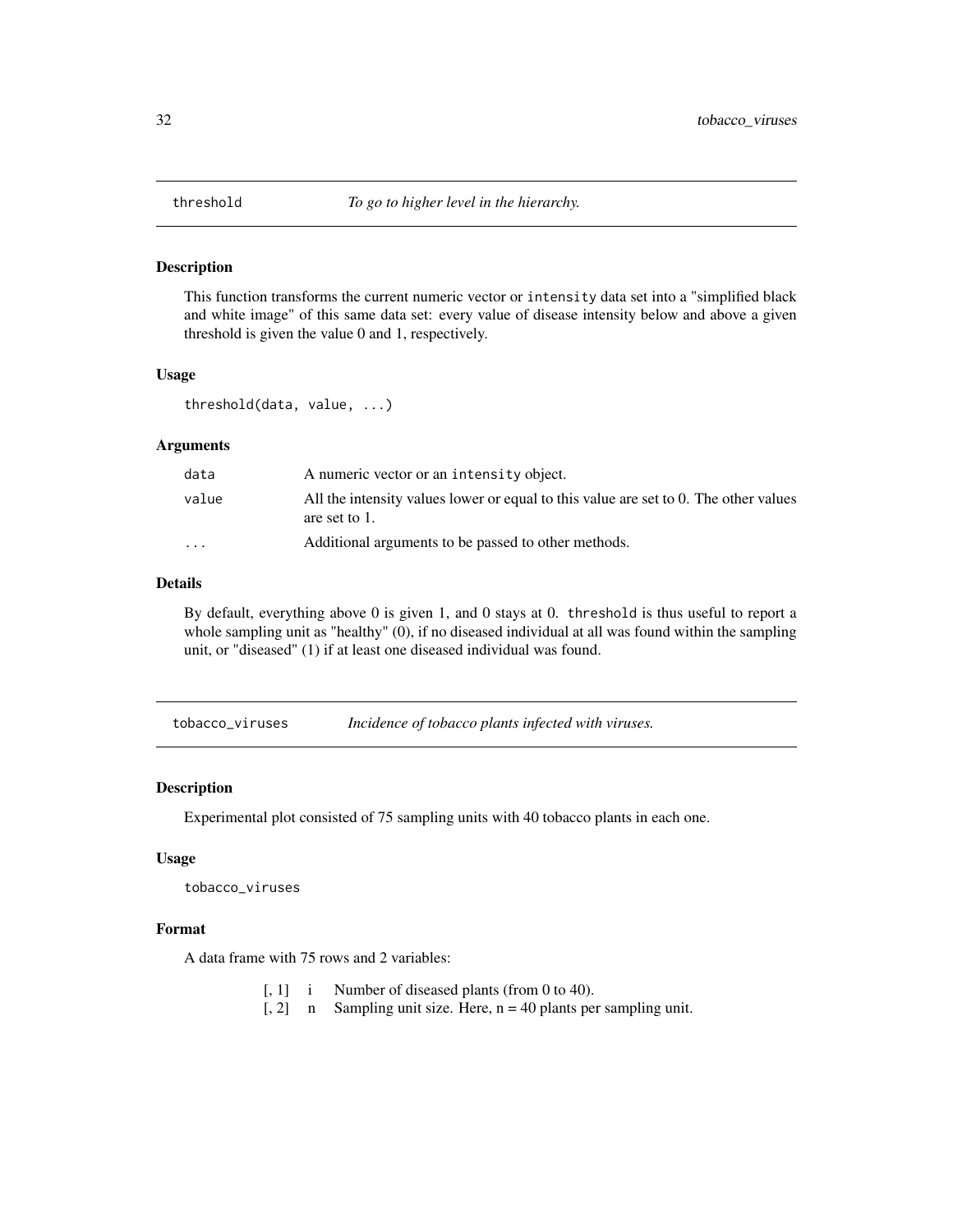# <span id="page-32-0"></span>tomato\_tswv 33

#### Source

Madden LV, Pirone TP, Raccah B. 1987. Analysis of spatial patterns of virus-diseased tobacco plants. Phytopathology 77, 1409–1417.

tomato\_tswv *Incidence of tomato spotted wilt virus (TSWV) disease in field trials.*

# Description

Intensively mapped TSWV incidence data reported by Cochran (1936) and Bald (1937). The disease assessments were performed in field trials at the Waite Institute (Australia) in 1928 and 1929. TSWV is a virus disease spread by thrips.

# Usage

tomato\_tswv

#### Format

There are two data frames:

field\_1928: A data frame with 11088 rows and 8 variables:

| $\lceil, 1\rceil$     | plot       | Plot id.                                                                                             |
|-----------------------|------------|------------------------------------------------------------------------------------------------------|
| $\lceil$ , 2]         | variety    | Variety name.                                                                                        |
| $\left[ 1, 3 \right]$ | irrigation | Irrigation system.                                                                                   |
| [, 4:5]               | X, V       | Grid spatial coordinates.                                                                            |
| $\left[ 0.6\right]$   |            | Date of disease assessments. 1: 6 Nov, 2: 14 Nov, 3: 21 Nov, 4: 28-29 Nov, 5: 5 Dec, 6: 12 Dec 1928. |
| $\left[ 7 \right]$ i  |            | Disease incidence. 0: Healthy, 1: Diseased.                                                          |
| $\lceil, 8\rceil$     |            | Sampling unit size. $n = 1$ means that the sampling unit size is the plant.                          |

field\_1929: A data frame with 4320 rows and 5 variables:

|                       | $\lceil$ , 1:2 x, y Grid spatial coordinates.                               |
|-----------------------|-----------------------------------------------------------------------------|
| $\left[ .3 \right]$ t | Date of disease assessments. 1: 18 Dec, 2: 31 Dec 1929, 3: 22 Jan 1930.     |
| $[.4]$ i              | Disease incidence. 0: Healthy, 1: Diseased.                                 |
| $\left[ .5 \right]$ n | Sampling unit size. $n = 1$ means that the sampling unit size is the plant. |
|                       |                                                                             |

# Details

The data set field\_1928, reported by Bald (1937), was a set of four plots. Each plot consisted of 14 rows containing 33 plants each, so that there were 462 plants in each plot. The tomato variety Early Dwarf Red was used in two plots, and the variety Burwood Prize in the other two. The tomatoes were planted out on 15th October 1928. The two plots dedicated to a given variety experienced different irrigation practices, using either overhead sprays or trenches. Otherwise, all were treated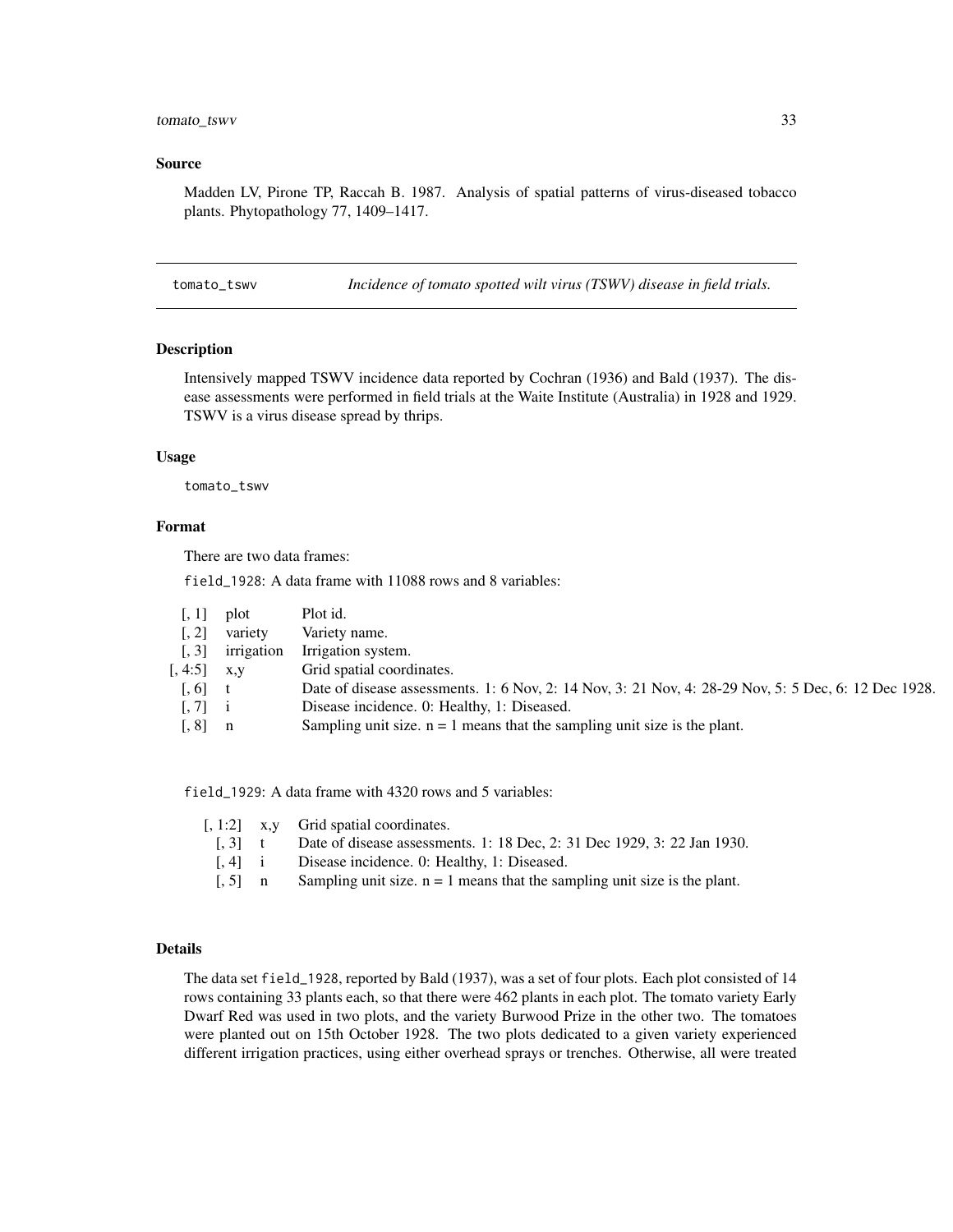alike. Weekly records of TSWV incidence were performed from 6th November to 12th December.

The data set field\_1929, reported by Cochran (1936), was a field of 24 rows containing 60 plants each, so that there were 1440 plants. The tomatoes were planted out in 26th November 1929. TSWV incidence records made on 18th December 1929, 31st December 1929 and 22nd January 1930 are reported in this data set.

# Source

Cochran WG. 1936. The statistical analysis of field counts of diseased plants. Supplement to the Journal of the Royal Statistical Society 3, 49–67. [doi:10.2307/2983677](http://dx.doi.org/10.2307/2983677)

Bald JG. 1937. Investigations on "spotted wilt" of tomatoes. III. Infection in field plots. Bulletin 106. Melbourne, Australia: Council for Scientific and Industrial Research.

<span id="page-33-1"></span>z.test *Z-test.*

# Description

Performs z-tests for Fisher's aggregation indices (computed with either count or incidence data).

#### Usage

```
z.test(x, ...)## Default S3 method:
z.test(x, \ldots)## S3 method for class 'fisher'
z.test(x, alternative = c("two.sided", "less", "greater"),
  conf. level = 0.95, ...
```
# Arguments

| $\mathsf{X}$ | The output of the $agg\_index$ function with method = "fisher" as parameter.                                               |
|--------------|----------------------------------------------------------------------------------------------------------------------------|
| .            | Not yet implemented.                                                                                                       |
| alternative  | A character string specifying the alternative hypothesis. It must be one of<br>"two.sided" (default), "less" or "greater". |
| conf.level   | The confidence level of the interval.                                                                                      |

# Details

For two-sided tests with a confidence level of 95 the spatial pattern would be random. If z < -1.96 or  $z > 1.96$ , it would be uniform or aggregated, respectively.

<span id="page-33-0"></span>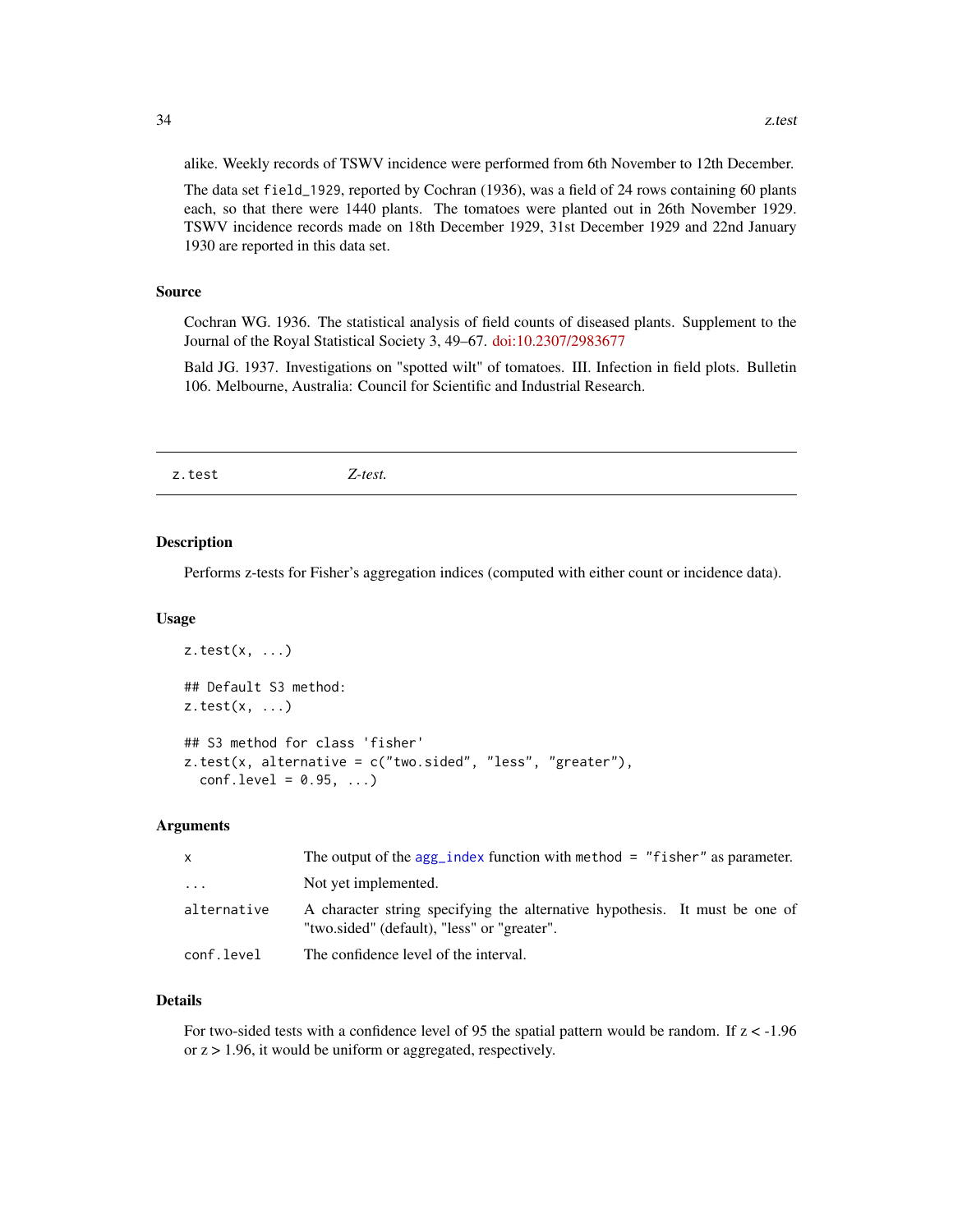# References

For count and incidence data:

Moradi-Vajargah M, Golizadeh A, Rafiee-Dastjerdi H, Zalucki MP, Hassanpour M, Naseri B. 2011. Population density and spatial distribution pattern of Hypera postica (Coleoptera: Curculionidae) in Ardabil, Iran. Notulae Botanicae Horti Agrobotanici Cluj-Napoca, 39(2): 42-48.

Sun P, Madden LV. 1997. Using a normal approximation to test for the binomial distribution. Biometrical journal, 39(5): 533-544.

# See Also

[calpha.test](#page-8-1), [chisq.test](#page-10-1)

# Examples

```
# For incidence data:
my_incidence <- incidence(tobacco_viruses)
my_fisher <- agg_index(my_incidence, method = "fisher")
z.test(my_fisher)
```
<span id="page-34-0"></span>z.test 35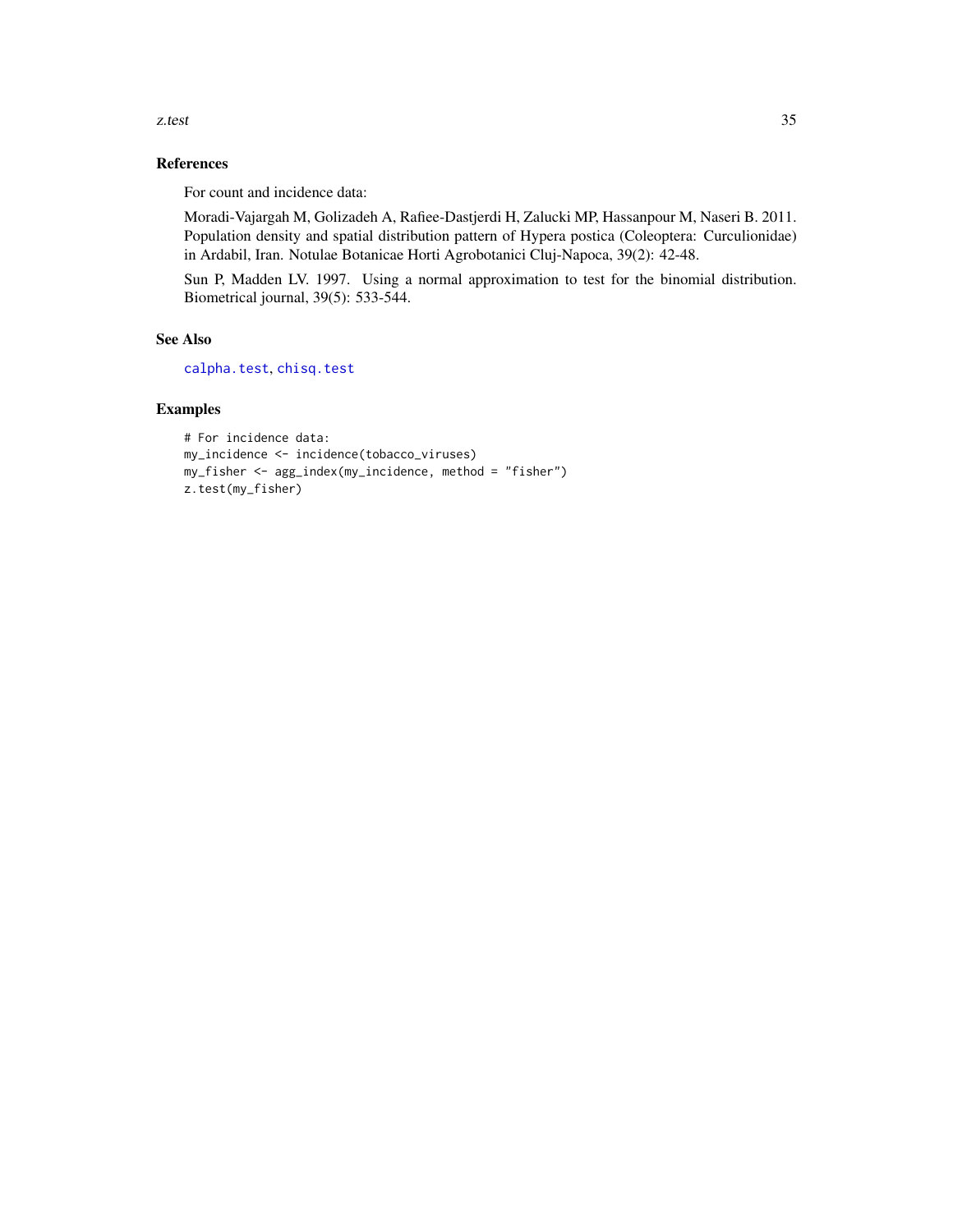# <span id="page-35-0"></span>**Index**

∗Topic datasets aphids, [6](#page-5-0) arthropods, [6](#page-5-0) citrus\_ctv, [12](#page-11-0) codling\_moths, [14](#page-13-0) dogwood\_anthracnose, [14](#page-13-0) hop\_viruses, [17](#page-16-0) offspring\_survival, [24](#page-23-0) onion\_bacterial\_blight, [25](#page-24-0) pyrethrum\_ray\_blight, [27](#page-26-0) simulated\_epidemics, [29](#page-28-0) tobacco\_viruses, [32](#page-31-0) tomato\_tswv, [33](#page-32-0)

a2a, [3](#page-2-0) agg\_index, [4,](#page-3-0) *[10,](#page-9-0) [11](#page-10-0)*, *[34](#page-33-0)* aphids, [6](#page-5-0) arthropods, [6](#page-5-0) as.data.frame.intensity, [7](#page-6-0) as.factor, *[31](#page-30-0)*

BetaBinomial, [8](#page-7-0)

```
call, 16
calpha.test, 9, 11, 35
chisq.test, 10, 11, 11, 35
citrus_ctv, 12
cloglog (link), 21
clump, 13
codling_moths, 14
count, 18, 19, 22, 28
count (intensity), 18
count_data (intensity), 18
```
data.frame, *[7](#page-6-0)* dbetabinom, *[9](#page-8-0)* dbetabinom *(*BetaBinomial*)*, [8](#page-7-0) dogwood\_anthracnose, [14](#page-13-0)

fit\_two\_distr, [15](#page-14-0)

hop\_viruses, [17](#page-16-0)

```
incidence, 18, 19, 22, 28
incidence (intensity), 18
incidence_data (intensity), 18
intensity, 18
is.count (is.intensity), 20
is.incidence (is.intensity), 20
is.intensity, 20
is.severity (is.intensity), 20
link, 21
logit (link), 21
make.names, 7
mapcomp, 21
mapped_var, 23, 24
mapped_var<- (mapped_var), 23
mapping, 23, 23
mapping_ (mapping), 23
offspring_survival, 24
onion_bacterial_blight, 25
optim, 15
pbetabinom (BetaBinomial), 8
power_law, 25
printCoefmat, 16
probit (link), 21
pyrethrum_ray_blight, 27
qbetabinom (BetaBinomial), 8
rbetabinom (BetaBinomial), 8
remap (mapping), 23
```
sadie, [27](#page-26-0) severity, *[18,](#page-17-0) [19](#page-18-0)* severity *(*intensity*)*, [18](#page-17-0) severity\_data *(*intensity*)*, [18](#page-17-0) simulated\_epidemics, [29](#page-28-0)